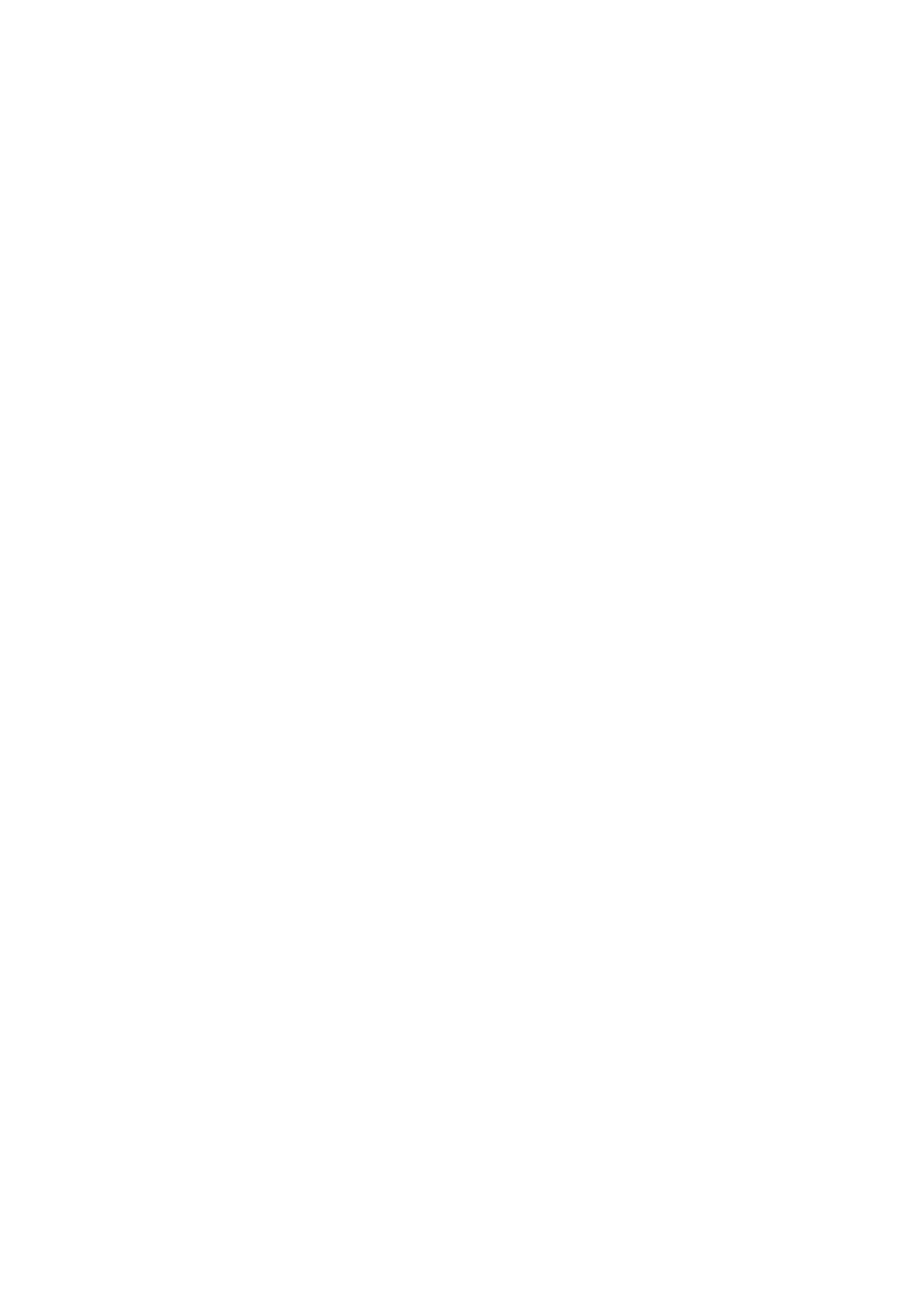

# Report by the Health Service Ombudsman for England of an investigation into a complaint made by Ms B

Presented to Parliament pursuant to Section 14(4) of the Health Service Commissioners Act 1993

Ordered by the House of Commons to be printed on 15 July 2013

HC 558

London: The Stationery Office

£8.75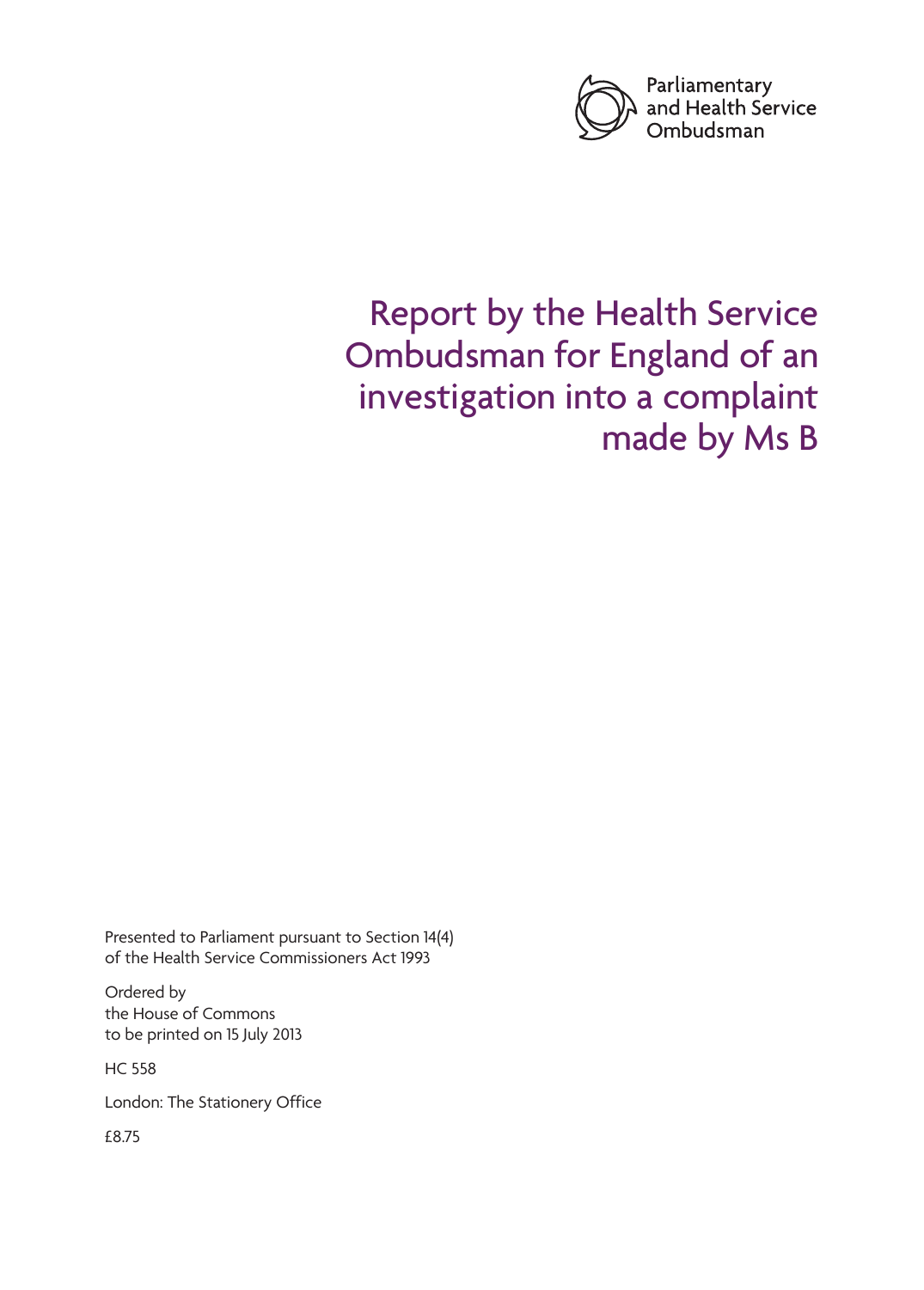© Parliamentary and Health Service Ombudsman (2013).

The text of this document (this excludes, where present, the Royal Arms and all departmental and agency logos) may be reproduced free of charge in any format or medium providing that it is reproduced accurately and not in a misleading context

The material must be acknowledged as Parliamentary and Health Service Ombudsman copyright and the document title specified. Where third party material has been identified, permission from the respective copyright holder must be sought.

Any enquiries regarding this publication should be sent to us at phso.enquiries@ombudsman.org.uk.

You can download this publication from our website at www.ombudsman.org.uk.

ISBN: 9780102986433

Printed in the UK for The Stationery Office Limited

on behalf of the Controller of Her Majesty's Stationery Office

ID 2573529 07/13

Printed on paper containing 75% recycled fibre content minimum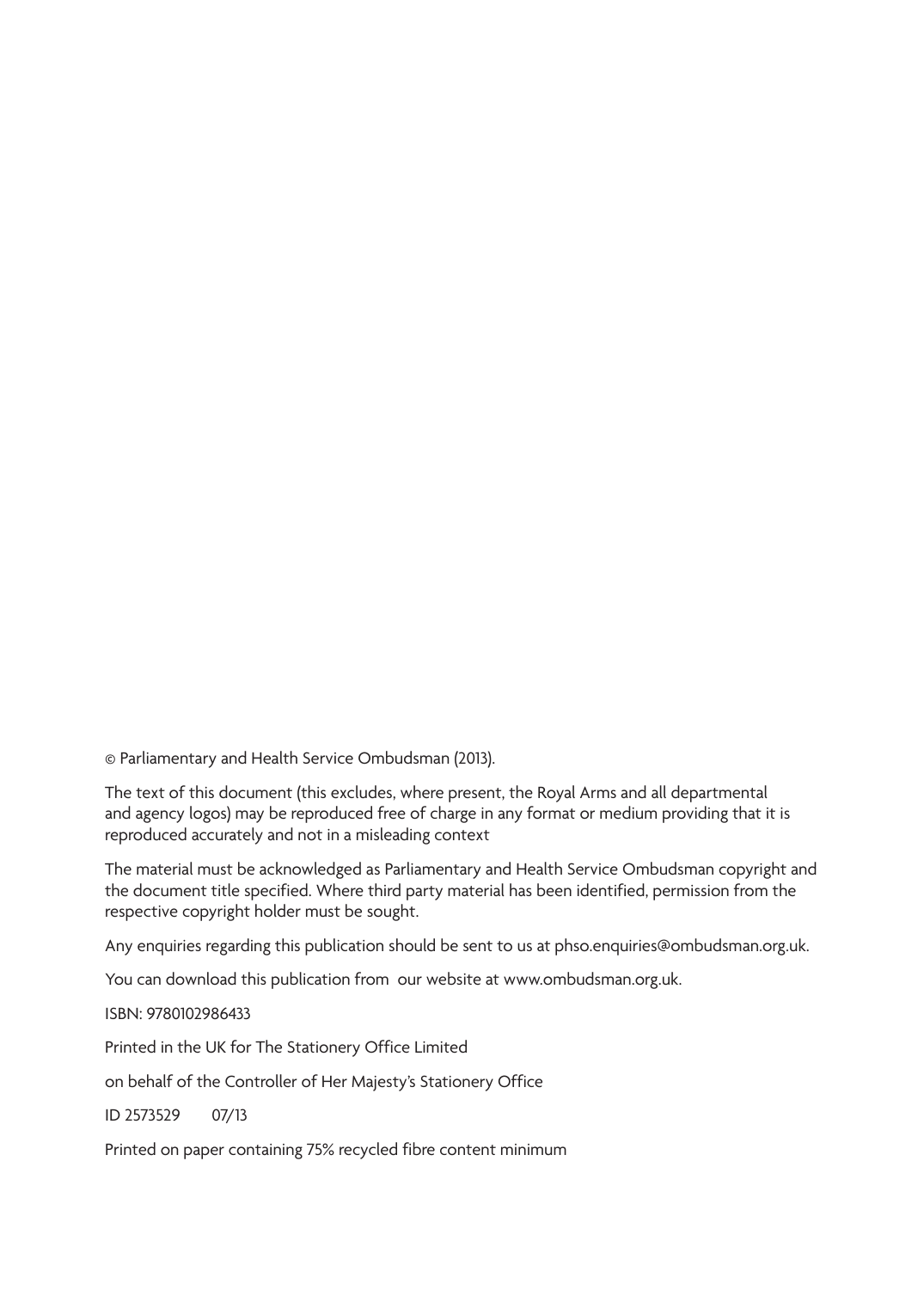## **Contents**

| Foreword                                         | $\overline{2}$ |
|--------------------------------------------------|----------------|
| Summary                                          | 3              |
| Introduction                                     | $\overline{4}$ |
| The basis for our determination of the complaint | 5              |
| The investigation                                | 10             |
| Final remarks                                    | 22             |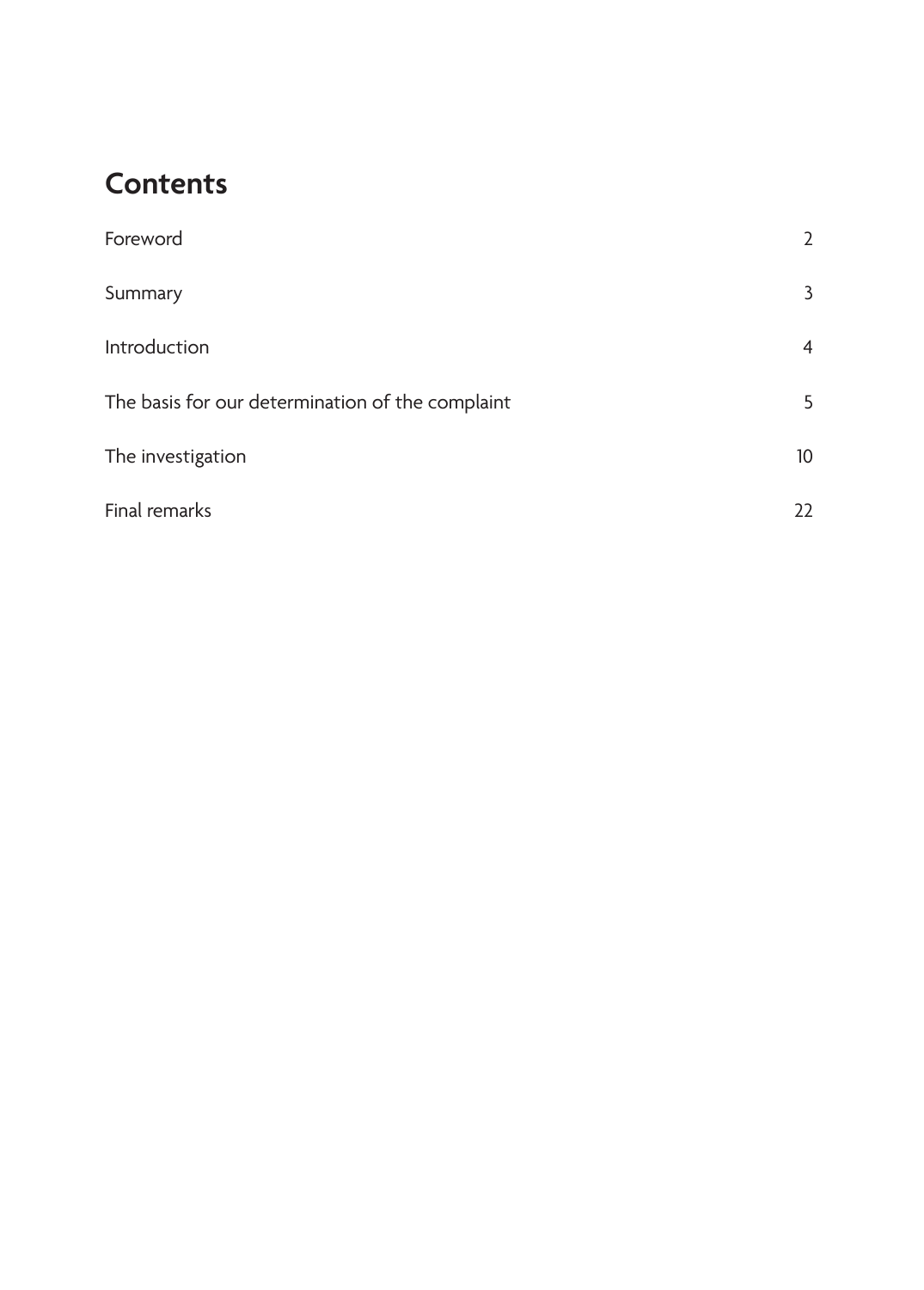## <span id="page-5-0"></span>**Foreword**

I am laying this report before Parliament to help others learn from the service failure and maladministration it describes.

This complaint is about a GP practice which did not give a young man with severe learning disabilities, behavioural problems and epilepsy, the medication he needed on the grounds of cost.

The report describes service failure, specifically that the practice failed to consider their obligations under disability discrimination law, and did not follow accepted medical guidelines. This resulted in distress for the complainant and her son.

In March 2009 my predecessor, Ann Abraham, and the Local Government Ombudsman, Jerry White, published *Six Lives: the provision of public services to people with learning disabilities*; six reports that illustrated some significant and distressing failures in service across both health and social care, leading to situations in which people with learning disabilities experienced prolonged suffering and inappropriate care. This report is a reminder that even four years on, we continue to see examples where the NHS is failing to meet its obligations to some of its most vulnerable service users.

Regular training of health staff on the *Mental Capacity Act*, as recommended by the recent Confidential Inquiry into Premature Deaths of People with Learning Disabilities, is one step which could help address this issue.

Dame Julie Mellor, DBE **Health Service Ombudsman**

July 2013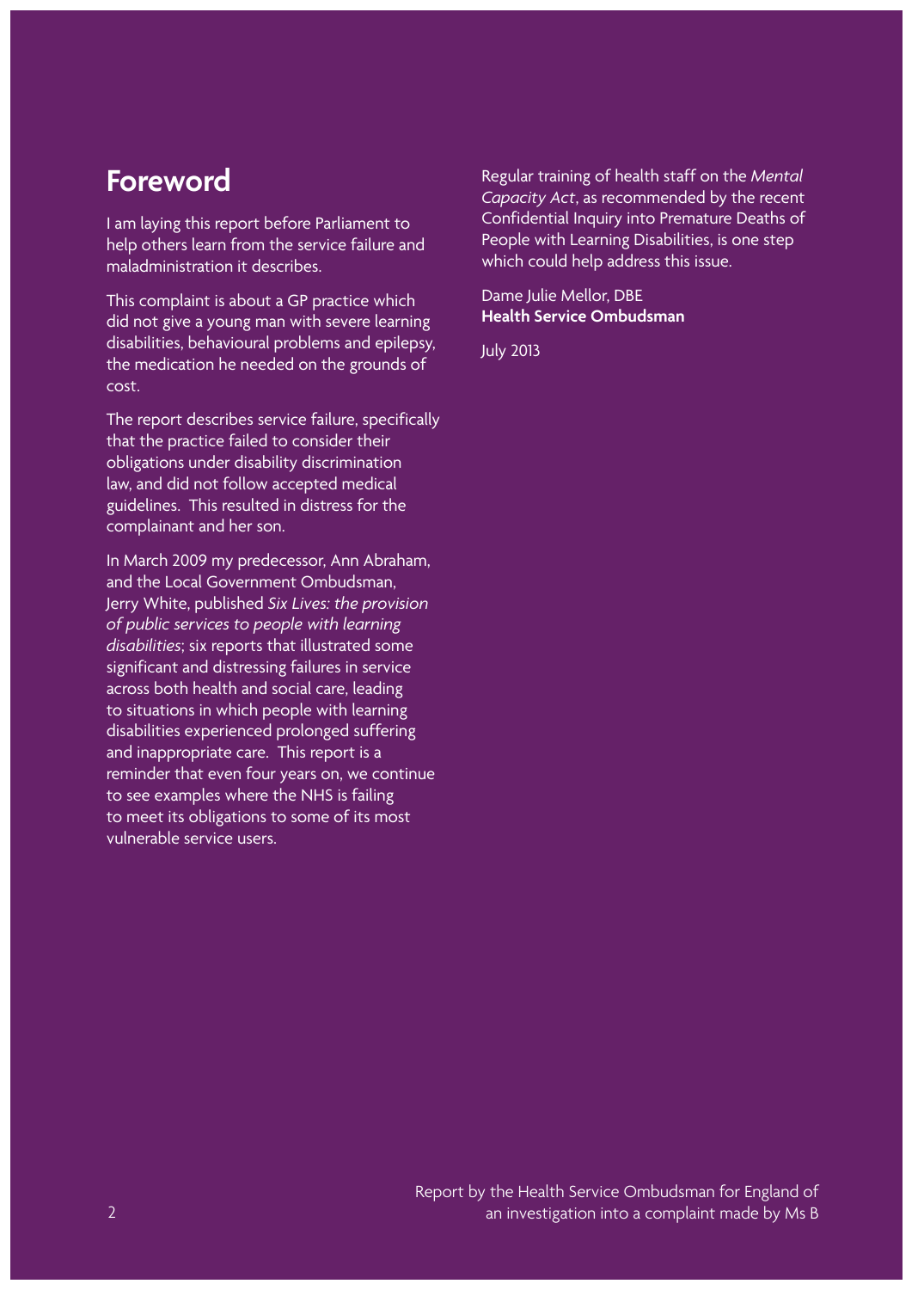## <span id="page-6-0"></span>**Summary**

#### Background to the complaint

Ms B's son, Mr H (who was 23 at the time of the events complained about), has severe learning disabilities and behavioural problems. He also has epilepsy. Mr H has historically been prescribed a series of medicines that he takes in liquid or dissolvable form because he becomes very distressed if he has to take tablets. One of those medicines is midazolam, which is used in emergencies if his epileptic seizures last beyond three minutes.

Ms B attended the Practice in April 2011 for a repeat prescription of midazolam. However, she said that she was advised that she would need to see Dr L, a GP at the Practice, to discuss her son's medication. Ms B attended an appointment with Dr L on 3 May and she said that he told her that the Practice would not prescribe midazolam for Mr H because it was too expensive.

Ms B said that Dr L also told her that he would no longer prescribe any of Mr H's other medicines in liquid form for cost reasons and that he would only prescribe tablets in future. Ms B said that when she questioned Dr L about this, he told her to find a GP '*who has bigger budgets*' and who would '*be happy to prescribe the medications*'. Ms B said that this decision not to prescribe her son suitable medication put him at risk, including death.

Ms B subsequently complained to the Practice about Dr L's decision. As a result of this, Dr L wrote to inform her that there had been a '*total breakdown*' in the doctor-patient relationship and advised her to find a new GP within 21 days or he would remove her and Mr H from his list of patients (the Practice's list). Ms B said that this caused her significant distress and inconvenience.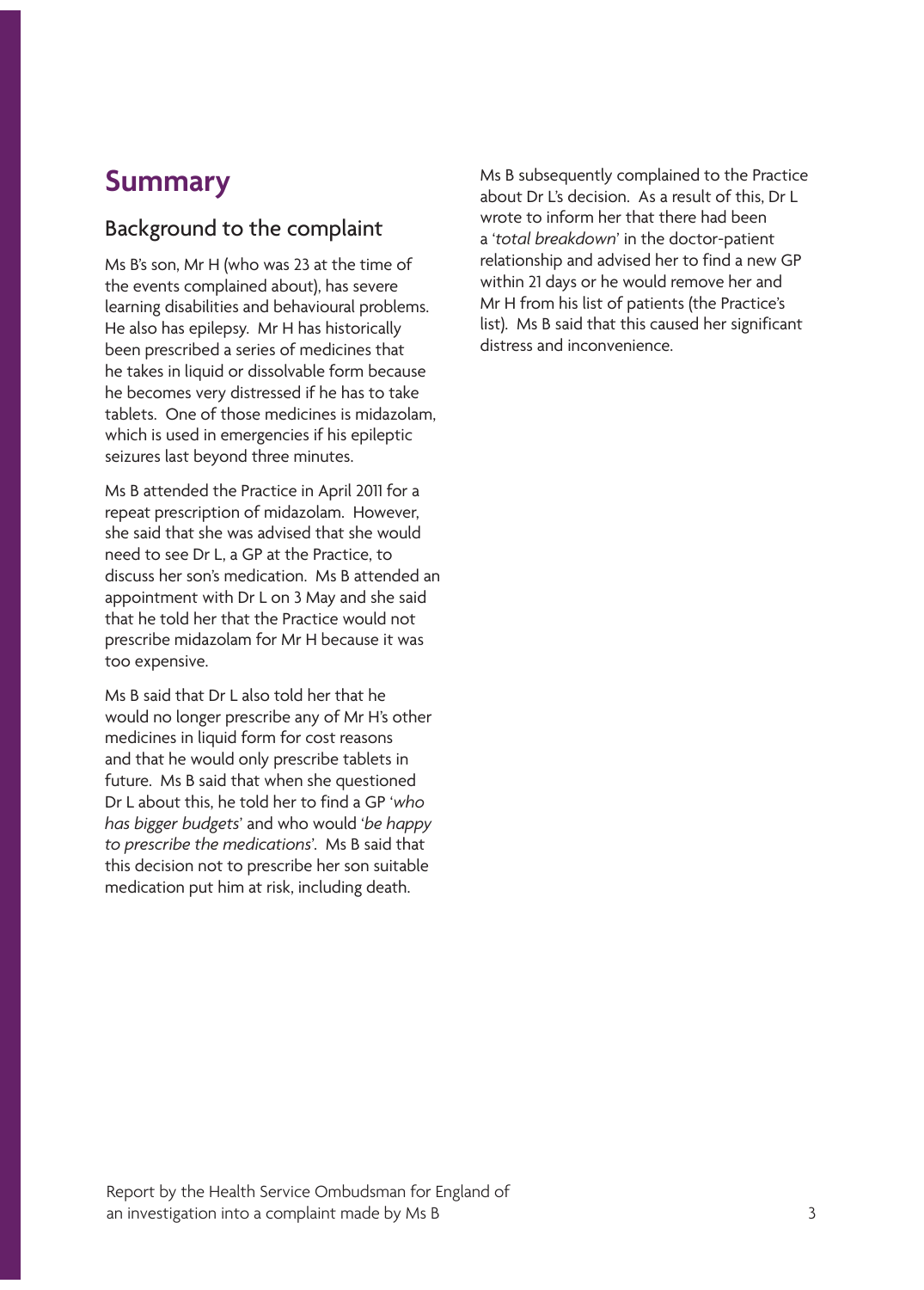## <span id="page-7-0"></span>**Introduction**

1. This is the final report on the investigation into Ms B's complaint about the Practice. This report contains my findings, conclusions and recommendations with regard to Ms B's areas of concern.

### The complaint

- 2. Ms B has asked us to investigate her complaints about:
	- the Practice's decision to refuse to prescribe her son suitable medication, which put him at potential risk, including death; and
	- • the Practice's threat to remove her and her son from their list of patients when she made a complaint about this, which caused her significant distress and inconvenience.
- 3. Ms B would like the Practice and Dr L to acknowledge that they were wrong to refuse to prescribe her son suitable medication and to unfairly threaten her and her son with removal from the Practice's list, and she would like the Practice and Dr L to apologise for this.

#### Our decision

- 4. Having considered all the available evidence related to Ms B's complaint about the Practice including her recollections and views, and taking account of the clinical advice we have received, I have reached a decision.
- 5. I find that the care and treatment that the Practice provided for Mr H fell so far below the applicable standards that they constituted service failure. I find that Mr H and Ms B suffered injustices in consequence of the service failure that I have identified.
- 6. Furthermore, I find maladministration in the way the Practice made Ms B and Mr H withdraw from their patient list and that Ms B suffered an injustice in consequence of the maladministration that I have identified.
- 7. I therefore uphold Ms B's complaint about the Practice.

### Our jurisdiction and role

- 8. By virtue of the *Health Service Commissioners Act 1993*, we are empowered to investigate complaints about the NHS in England. In the exercise of our wide discretion we may investigate complaints about NHS organisations such as trusts, family health service providers such as GPs, and independent persons (individuals or organisations) providing a service on behalf of the NHS.
- 9. When considering complaints about GPs, we may look at whether a complainant has suffered injustice or hardship in consequence of action taken by the GP in connection with the services the GP has undertaken with the NHS to provide. Service failure or maladministration may arise from action taken by the GP himself or herself, by someone employed by or acting on behalf of the GP, or by a person to whom the GP has delegated any functions.
- 10. If we find that service failure or maladministration has resulted in an injustice, we will uphold the complaint. If the resulting injustice is unremedied, in line with the Principles for Remedy, we may recommend redress to remedy any injustice we have found.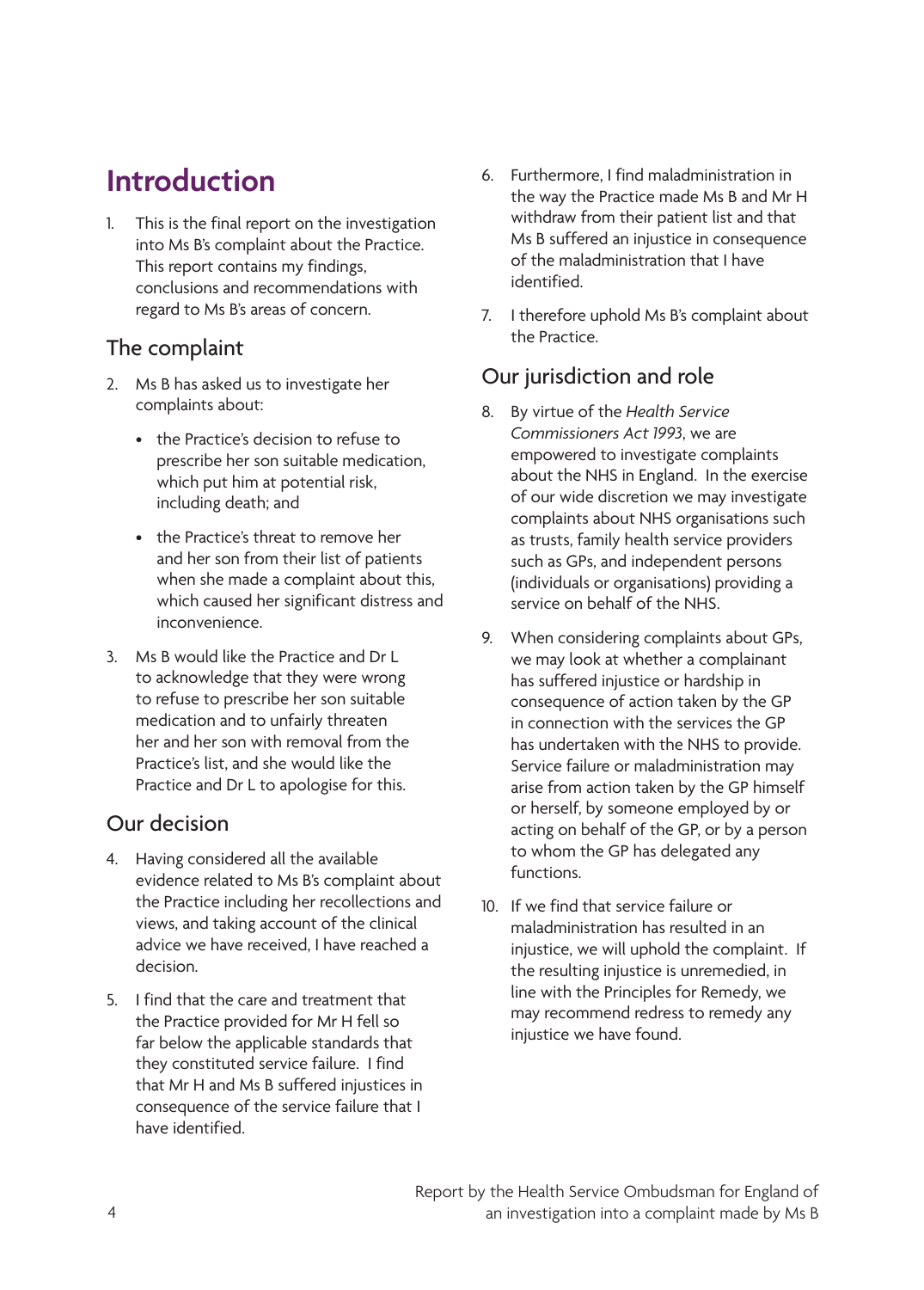## <span id="page-8-0"></span>**The basis for our determination of the complaint**

- 11. In general terms, when determining complaints that injustice or hardship has been sustained in consequence of service failure and/or maladministration, we generally begin by comparing what actually happened with what should have happened.
- 12. So, in addition to establishing the facts that are relevant to the complaint, we also need to establish a clear understanding of the standards, both of general application and those specific to the circumstances of the case, which applied at the time the events complained about occurred, and which governed the exercise of the administrative and clinical functions of those organisations and individuals whose actions are the subject of the complaint. We call this establishing the overall standard.
- 13. The overall standard has two components: the general standard, which is derived from general principles of good administration and, where applicable, of public law; and the specific standards, which are derived from the legal, policy and administrative framework and the professional standards relevant to the events in question.
- 14. Having established the overall standard, we then assess the facts in accordance with the standard. Specifically, we assess whether or not an act or omission on the part of the organisation or individual complained about constitutes a departure from the applicable standard.
- 15. If so, we then assess whether, in all the circumstances, that act or omission falls so far short of the applicable standard as to constitute service failure or maladministration.
- 16. The overall standard I have applied to this investigation is set out below.

### The general standards – the *Ombudsman's Principles*

- 17. The Ombudsman's Principles of Good Administration, Principles of Good Complaint Handling and Principles for Remedy<sup>1</sup> are broad statements of what we consider public organisations should do to deliver good administration and customer service, and how to respond when things go wrong. The same six key Principles apply to each of the three documents. These six Principles are:
	- • Getting it right
	- • Being customer focused
	- • Being open and accountable
	- • Acting fairly and proportionately
	- • Putting things right, and
	- • Seeking continuous improvement.
- 18. The Principle of Good Administration particularly relevant to this complaint is:
	- • '*Getting it right*' which includes that public organisations must act in accordance with the law and with regard for the rights of those concerned, and with recognised quality standards, established good practice or both, for example about clinical care. Public organisations must also take reasonable decisions, based on all relevant considerations.

1 The *Ombudsman's Principles* is available at www.ombudsman.org.uk.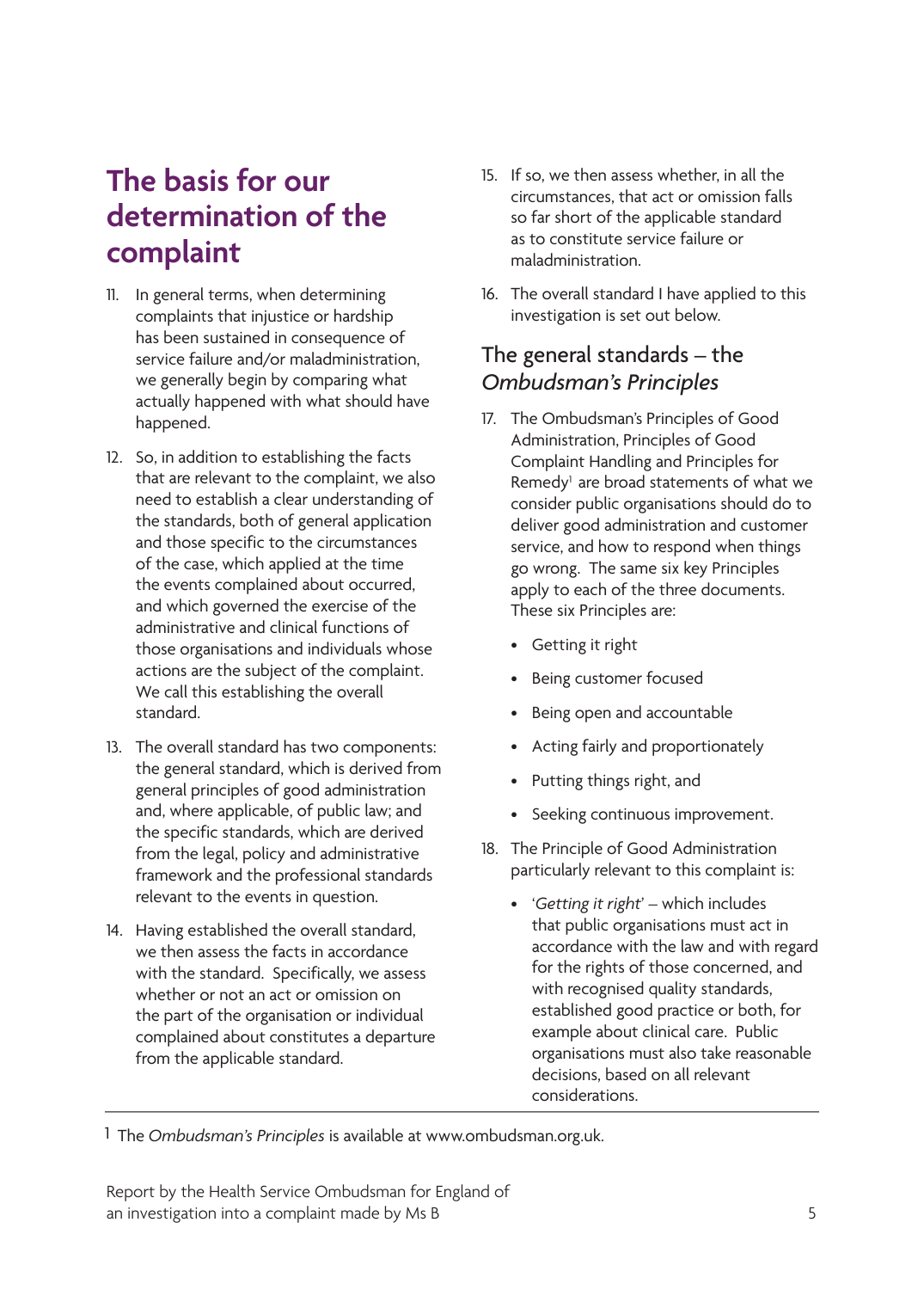### The specific standard

Disability rights

- 19. Public authorities (and some other organisations with public functions) and service providers are required to comply with the *Equality Act 2010*, which includes the duty to make reasonable adjustments. They should also have regard to the various statutory codes of practice that have been published to assist in the interpretation of the legislation.
- 20. Under the *Equality Act 2010*, public organisations have a general duty to eliminate discrimination and harassment, to promote equality of opportunity and positive attitudes, to encourage participation in public life, and to take steps to take account of disabled persons' disabilities, even where that involves treating disabled persons more favourably than other persons.
- 21. In 2010 *The Equality Act 2010 Statutory Code of Practice: Services, Public Functions and Associations* (the Code) came into force. The Code made it clear that a service provider's duty to make reasonable adjustments is owed to disabled people at large and that the duty is 'anticipatory':

*'The duty to make reasonable adjustments requires service providers to take positive steps to ensure that disabled people can access services. This goes beyond simply avoiding discrimination. It requires service providers to anticipate the needs of potential disabled customers for reasonable adjustments.'*

22. Between 1998 and 2001 the Department of Health published a number of documents relevant to people with disabilities, one of which was the White Paper, *Valuing* 

*People: a new strategy for learning disability for the 21st Century*. The thrust of these documents was to support the Government's strategy and objectives for achieving improvements in the lives of people with learning disabilities, by helping the NHS meet its duties under the *Disability Discrimination Act 1995*. The intention was that '*All public services will treat people with learning disabilities as individuals, with respect for their dignity*'. One of the objectives was to '*enable people with learning disabilities to access health services designed around individual needs, with fast convenient care delivered to a consistently high standard, and with additional support where necessary*'.

- 23. It is not our role to adjudicate on matters of disability discrimination law or to determine whether the law has been breached; that is a matter for the courts. The Principles of Good Administration do, however, say that the Principle of '*Getting it right*' includes acting in accordance with the law and with regard for the rights of those concerned, and taking reasonable decisions based on all relevant considerations.
- 24. If it appears to us that someone's disability rights are engaged in relation to the events complained about, we will expect the public organisation, in accordance with the Principles of Good Administration, to have had regard to those rights in the way it has carried out its functions, and to have taken account of those rights as a relevant consideration in its decision-making.
- 25. If the public organisation is unable to demonstrate that it has done so, we will take that fact into account when considering whether there has been maladministration and/or service failure.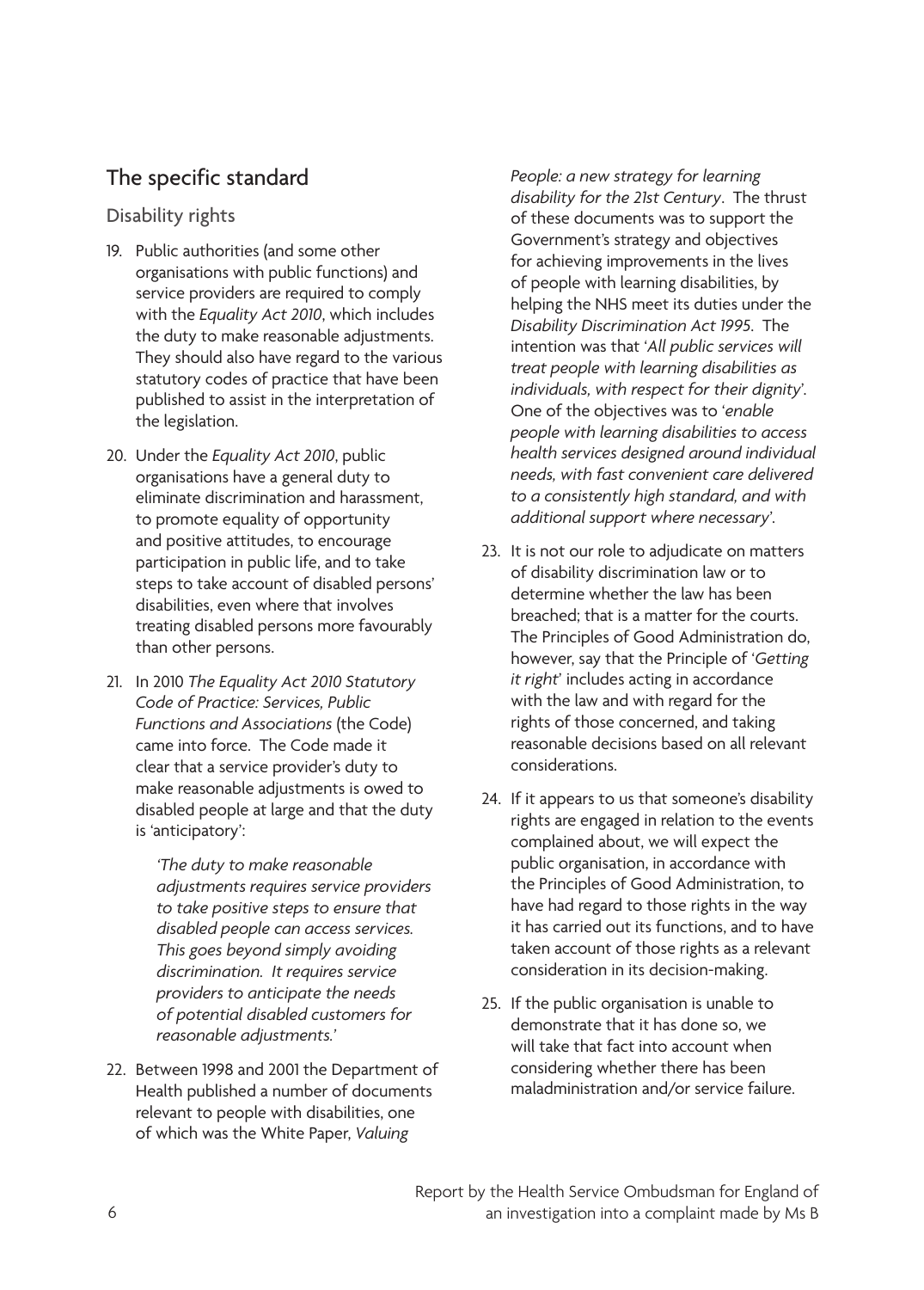26. In cases where we identify maladministration and/or service failure, it does not necessarily follow that we will also find that injustice has been caused as a result.

#### The *Mental Capacity Act 2005*

- 27. The *Mental Capacity Act 2005* provides the legal framework for acting and making decisions on behalf of individuals who lack the mental capacity to make particular decisions for themselves. Section 1 of the *Mental Capacity Act* sets out a number of principles which apply for the purposes of the *Mental Capacity Act*, including that:
	- '(2)A person must be assumed to have capacity unless it is established that he lacks capacity …
	- (5) An act done, or decision made, under this Act for or on behalf of a person who lacks capacity must be done, or made, in his best interests.
	- (6) Before the act is done, or the decision is made, regard must be had to whether the purpose for which it is needed can be as effectively achieved in a way that is less restrictive of the person's rights and freedom of action'
- 28. Section 4 of the *Mental Capacity Act*  makes provision in connection with determining what is in the best interests of a person who lacks the capacity to make a particular decision. Section 4(7) requires the person making the determination of what is in a person's best interests to '*take into account, if it is practicable and appropriate to consult them, the views of … anyone engaged in caring for the person or interested in his welfare*'.
- 29. The statutory *Mental Capacity Act 2005 Code of Practice* published in April 2007 to provide guidance on how the *Mental*

*Capacity Act* works on a day-to-day basis (the Code of Practice) explains that:

*'The Act's starting point is to confirm in legislation that it should be assumed that an adult (aged 16 or over) has full legal capacity to make decisions for themselves (the right to autonomy) unless it can be shown that they lack capacity to make a decision for themselves at the time the decision needs to be made. This is known as the presumption of capacity. The Act also states that people must be given all appropriate help and support to enable them to make their own decisions or to maximise their participation in any decision-making process.* 

*'The underlying philosophy of the Act is to ensure that any decision made, or action taken, on behalf of someone who lacks the capacity to make decisions or act for themselves is made in their best interests …*

*'An assessment of a person's capacity must be based on their ability to make a specific decision at the time it needs to be made, and not their ability to make decisions in general.'*

30. Under the heading '*What are the statutory principles and how should they be applied?*' the Code of Practice says that:

> *'Before somebody makes a decision or acts on behalf of a person who lacks capacity to make that decision or consent to the act, they must always question if they can do something else that would interfere less with* [a] *person's basic rights and freedoms. It includes considering whether there is a need to act or make a decision at all.'*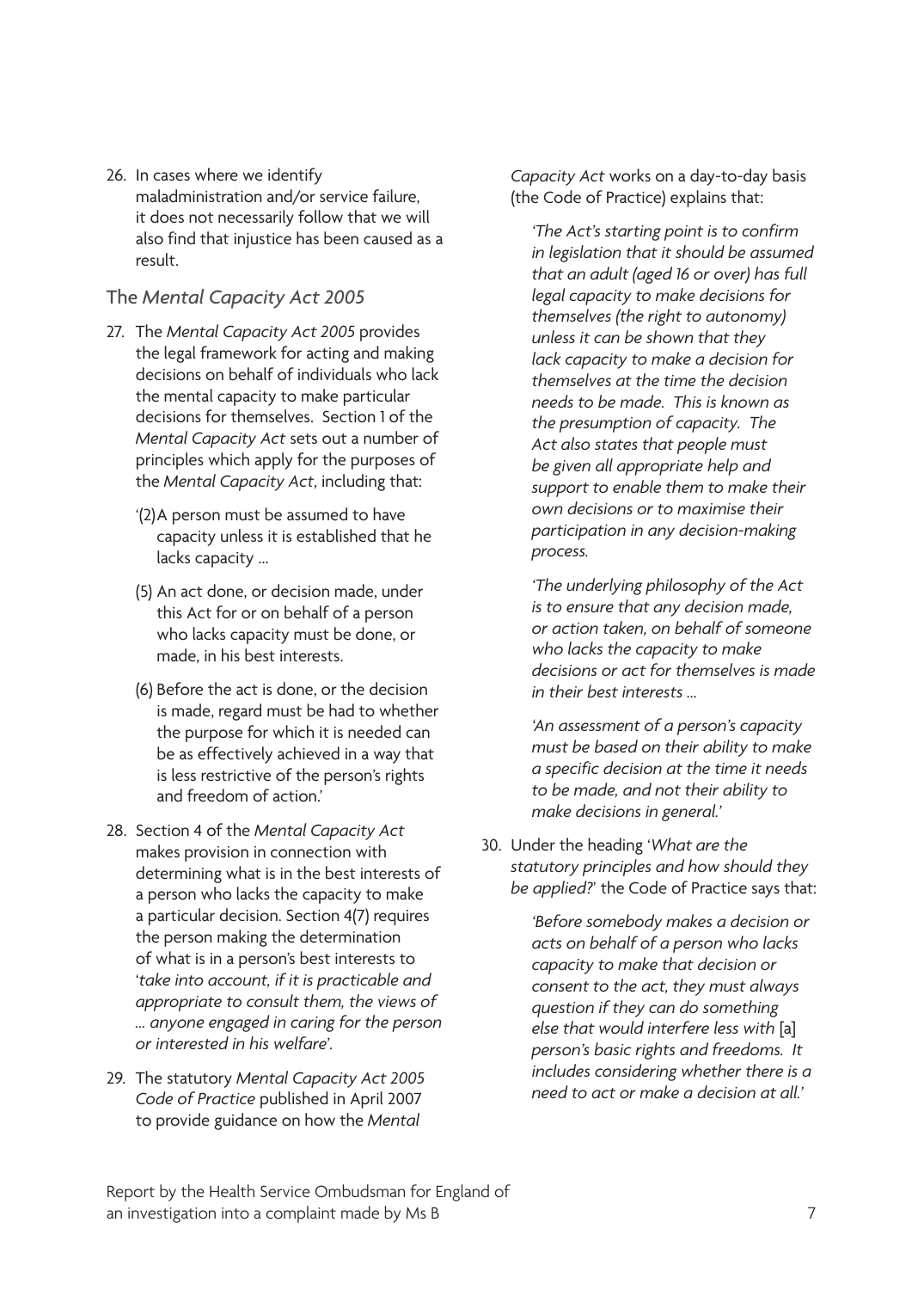31. Under the heading '*What does the Act mean when it talks about "best interests"?*' the Code of Practice says that:

> *'Under the Act, many different people may be required to make decisions or act on behalf of someone who lacks capacity to make decisions for themselves. The person making the decision is referred to throughout this chapter, and in other parts of the Code, as the "decision-maker", and it is the decision-maker's responsibility to work out what would be in the best interest of the person who lacks capacity …*

*'Where the decision involves the provision of medical treatment, the doctor or other member of healthcare staff responsible for carrying out the particular treatment or procedure is the decision-maker …'* 

#### Legal standards

- 32. *The National Health Service (General Medical Services Contracts) Regulations 2004* (GMS Regulations) sets out the provisions that must be included in agreements concerning the circumstances in which GPs can remove patients from their lists.
- 33. Paragraphs 19 to 27 of Schedule 6 to the GMS Regulations set out the provision relating to the removal of patients from a GP's list.
- 34. The GMS Regulations contract signed by Dr L, on behalf of the Practice, sets out his specific duties and powers as to the removal of patients from the Practice's list. It is that contract which imposes a duty on the Practice to comply with the mandatory conditions which the GMS Regulations require to be included in the contract.

Paragraph 192 of the contract in this case says:

*'… where the* [Practice] *has reasonable grounds for wishing a patient to be removed from its list of patients which do not relate to the applicant's race, gender, social class, age, religion, sexual orientation, appearance, disability or medical condition, the* [Practice] *shall … notify the patient in writing of its specific reasons for requesting removal.'*

35. Paragraph 194 of the contract says:

*'… the* [Practice] *may only request a removal under paragraph 192, if, within the period of 12 months prior to the date of its request to the PCT, it has warned the patient that he/she is at risk of removal and explained to him/ her the reasons for this.'*

36. There are some exceptions to this requirement. For example, if the GP has reasonable grounds for believing that the issue of such a warning would be harmful to the physical or mental health of the patient or would put at risk the safety of the GP, practice staff or any other person present on the practice premises; or where, in the GP's opinion, it would '*not otherwise be reasonable or practica*l' to give such a warning. The GP should record in writing the date of any warning given and the reasons for giving such a warning as explained to the patient, or the reason why no such warning was given.

Professional standards – the General Medical Council

37. The General Medical Council (the GMC – the organisation responsible for the professional regulation of doctors) published *Good Medical Practice* in 2006 and *Good Practice in Prescribing*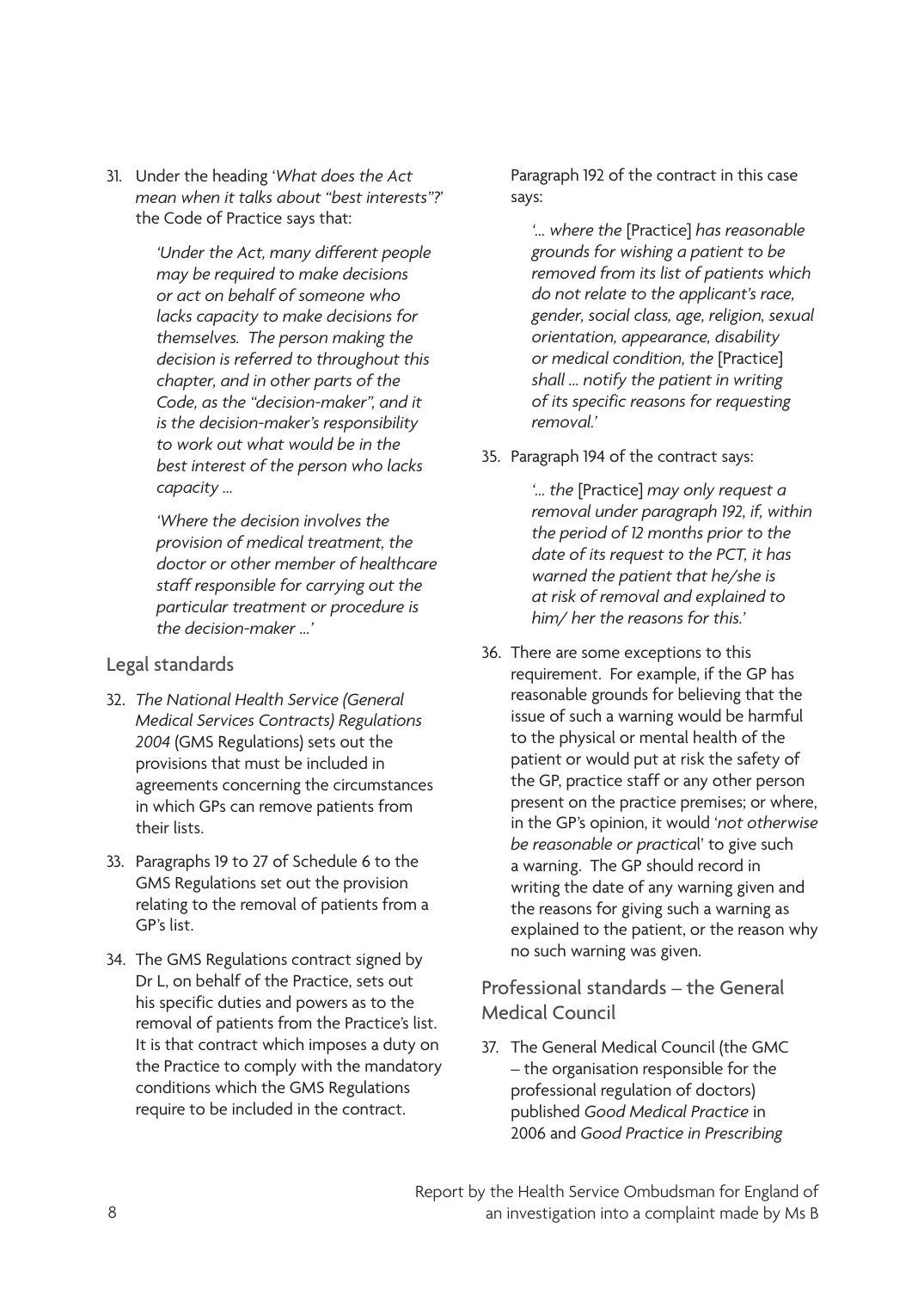*Medicines* in 2008 (GMC guidance), which contain general guidance on how doctors should approach their work. GMC guidance represents standards that the GMC expects doctors to meet. It sets out the duties and responsibilities of doctors and describes the principles of good medical practice and standard of competence, care and conduct expected of doctors in all areas of their work.

38. GMC guidance says that when prescribing medicines doctors must ensure that the prescribing is appropriate and responsible and in the patient's best interests. It says that to do this doctors must:

> *'reach agreement with the patient on the use of any proposed medication, and the management of the condition by exchanging information and clarifying any concerns. The amount of information you should give each patient will vary according to factors such as the nature of the patient's condition, risks and side effects of the medicine, and the patient's wishes.'*

- 39. It says that bearing these issues in mind, doctors should, when appropriate, '*establish the patient's priorities, preferences and concerns*' and '*discuss other treatment options with the patient*'.
- 40. GMC guidance says that doctors must also '*treat patients as individuals and respect their dignit*y'.
- 41. It says that in rare circumstances, the trust between a doctor and a patient may break down and that doctors may find it necessary to end a professional relationship. However, it says that doctors 's*hould not end a professional relationship with a patient solely because of a complaint the patient has made about* [the doctor] *or* [his/her] *team, or*

*because of the resource implications of the patient's care or treatment*'.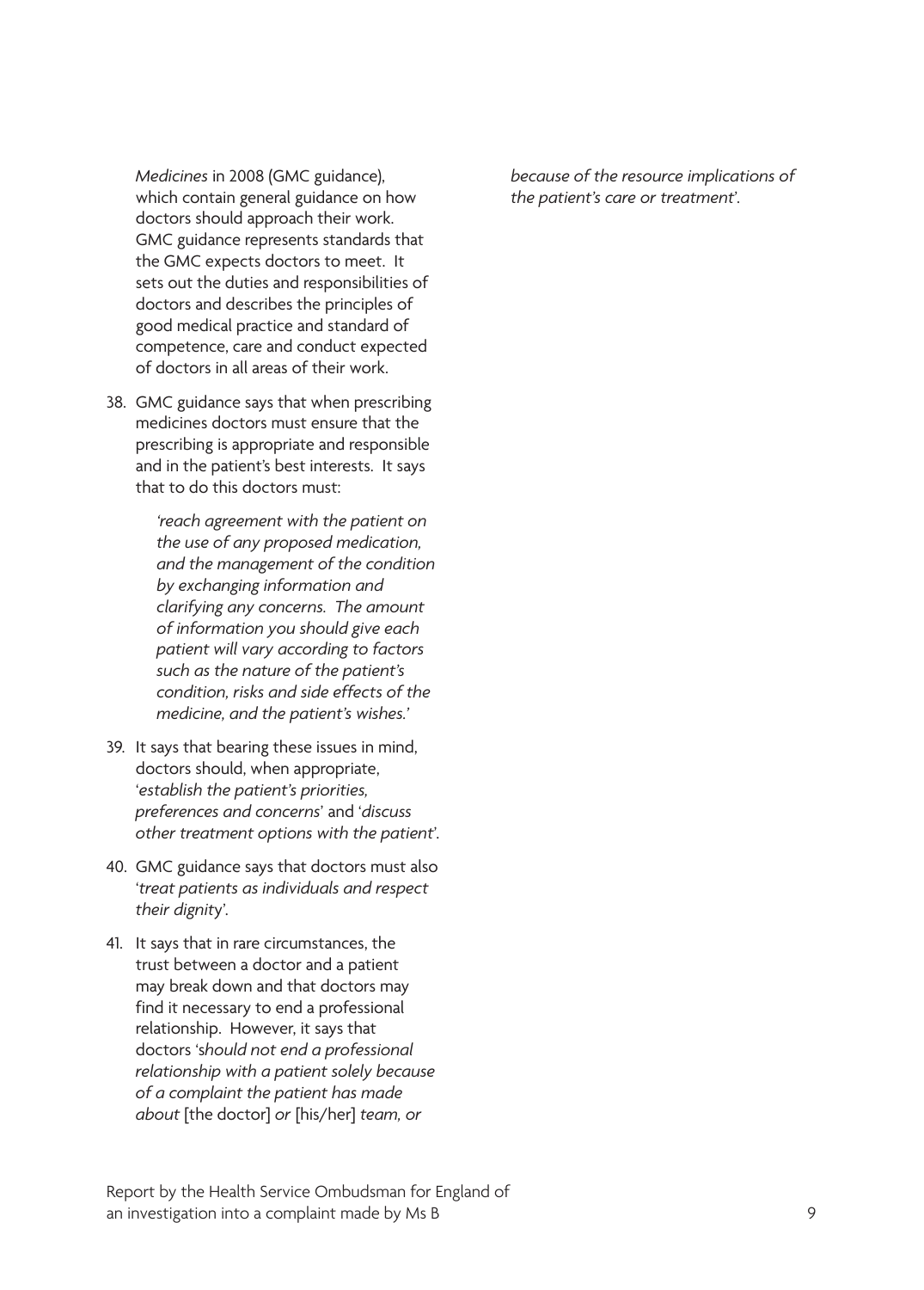# <span id="page-13-0"></span>**The investigation**

- 42. We telephoned Ms B on 3 July 2012 to discuss the nature of her concerns and how we would investigate the complaint. We confirmed our understanding of the complaint and the issues we would investigate in a letter to Ms B dated 6 July 2012.
- 43. During this investigation we have examined all the relevant documentation. This includes papers provided by Ms B, Mr H's GP records and the papers relating to the attempted resolution of the complaint at local level. We have taken account of the comments received from Ms B in her correspondence to us. We have also taken account of the comments received from all parties on the draft report.
- 44. We also obtained clinical advice from one of our clinical advisers, a registered GP (the Adviser). Our clinical advisers are specialists in their field, and in their roles as advisers to us they are independent of any NHS organisation.
- 45. In this report I have not referred to all the information examined in the course of the investigation, but I am satisfied that nothing significant to the complaint or my findings has been omitted.

### Key facts

 46. Mr H has epilepsy and has been diagnosed with a learning disability with challenging behaviour. He has also been diagnosed with unspecified mental retardation (his communication is at the level of a four or five year old) with significant behaviour impairment that requires attention or treatment. He is under the care of a consultant psychiatrist and a nurse specialist in epilepsy. Mr H also receives support from a community learning

disabilities nurse (the Community Nurse) based in the community learning disability team of his local authority.

- 47. Mr H has been prescribed a series of medicines by both his psychiatry and neurology teams. The medicines include lamotrigine dispersible tablets, levetiracetam oral solution and carbamazepine oral solution to prevent and control epileptic seizures. They also include risperidone oral solution, which is prescribed to calm erratic behaviour, and lactulose solution for constipation. Mr H has also been prescribed midazolam solution which is used in the mouth if he experiences prolonged epileptic seizures of more than three minutes.
- 48. Mr H and Ms B had been registered with the Practice since 2007. Mr H's GP records note that he has learning disabilities and behavioural difficulties and that he should be prescribed liquid medication. Ms B said that in early 2011 she had to get a new prescription of midazolam for her son because his current supply was reaching its expiry date. However, she said that the Practice had refused to issue a new prescription. Ms B said that she contacted the Community Nurse, who faxed a request for a new prescription of midazolam to Dr L. Records show that this happened on 28 February. However, Dr L responded with a brief note (date unknown) explaining that '*we will not do this prescriptio*n'. He said that he would prescribe rectal diazepam instead.
- 49. Dr L spoke to the Community Nurse on 23 March. He noted that he wanted to find out why Mr H needed to have midazolam. Dr L recorded that he was not willing to prescribe the drug at a cost of £80 when rectal diazepam was just as good. He wrote to the Community Nurse on 5 April confirming his decision not to prescribe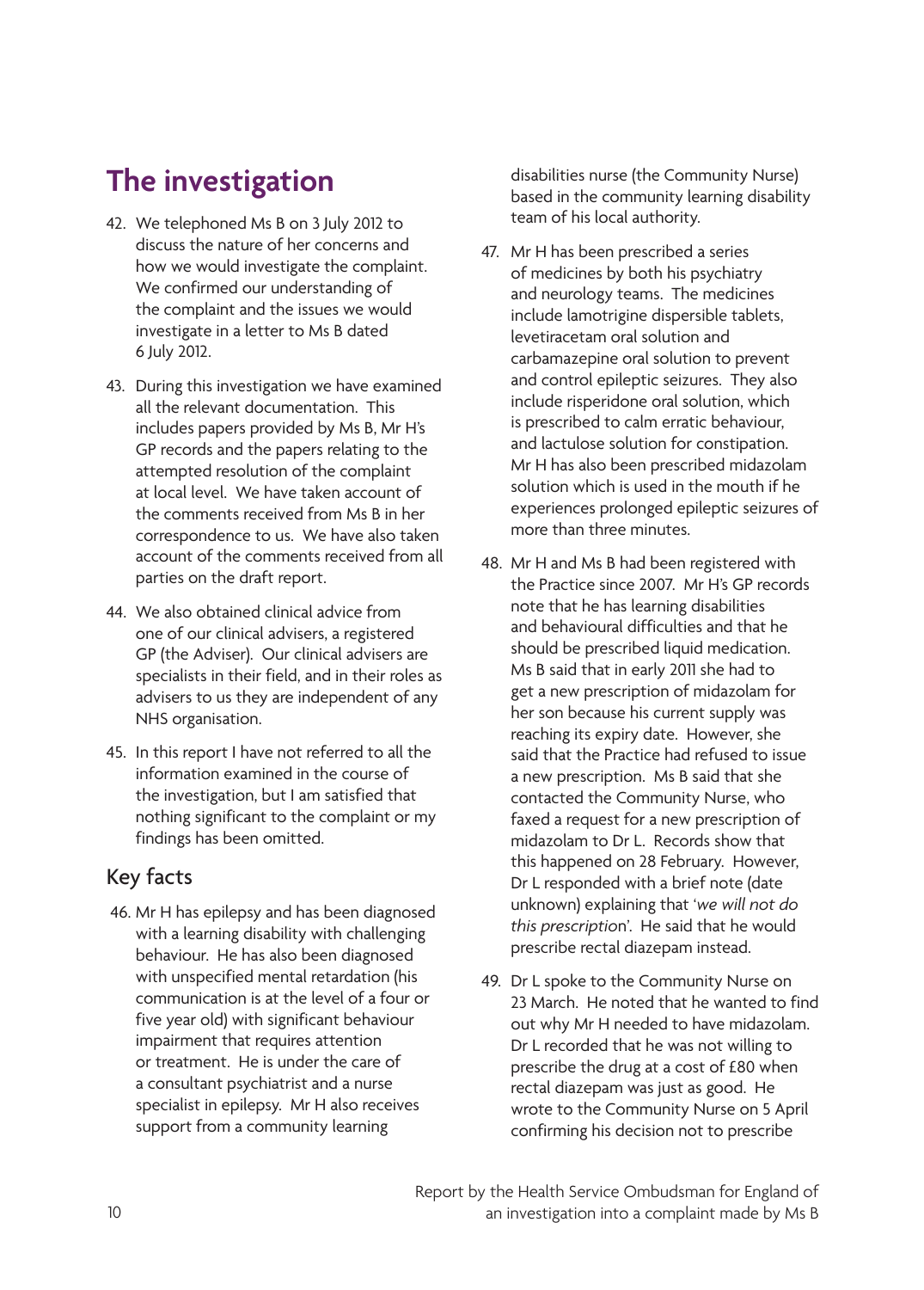midazolam. Dr L said that '*the cost of midazolam oral liquid is just over £90*' and '*it is no more effective than diazepam rectal tubes* [which cost] *just under £2*'. He said that the Practice had to justify every prescription that was issued '*in the present economic climate*'. Dr L once again requested to know the clinical reason why Mr H required midazolam rather than diazepam.

- 50. Ms B visited the Practice in late April to collect Mr H's prescription for midazolam. She said that she was told by the Practice's receptionist to make an appointment with Dr L so that he could discuss her son's midazolam and all his other medications. The appointment took place on 3 May. The note of the appointment shows that Dr L told Ms B that he was no longer willing to prescribe her son's medications in liquid form and that he suggested that she changed her GP. Dr L recorded that Ms B told him that her son will not take tablets. However, he noted his view that there was no clinical reason why Mr H could not swallow tablets as he was able to eat normally. Dr L noted that he had told Ms B that he had to consider costs and this was the decision of the Practice as a whole.
- 51. Records show that Dr L repeated this view in a conversation with the Hounslow Primary Care Trust's (the PCT's) prescribing adviser the next day (following a complaint by Ms B to their Patient Advice Liaison Service). He then had a further two conversations with the PCT's prescribing adviser about Mr H's medication on 16 and 17 May. Dr L issued a new prescription for Mr H immediately after his last conversation with the PCT. The prescription shows that he had changed Mr H's risperidone and levetiracetam oral medication to tablet form and that he had prescribed rectal diazepam instead of midazolam liquid.

52. Ms B said that she and her son registered at a new GP practice on 8 July, and that the PCT's prescribing adviser met the new GP prior to Mr H's first consultation to advise on his medication (which the new GP subsequently prescribed in liquid form). She said that her son was supplied with midazolam by his new GP on 28 November. The PCT later told us that their records indicate that the Practice did not initiate any formal action to remove Ms B and Mr H from the Practice's list.

### The progress of the complaint

- 53. Ms B complained to the Practice following her appointment with Dr L on 3 May 2011 and outlined the events that led to her complaint. She said that her son had always taken his medication in liquid form from a very young age because he cannot swallow tablets. Ms B said that in the past she had tried giving him paracetamol in tablet form but it had caused him to vomit. She said that she had never experienced any problems in getting her son's prescribed medications until her appointment with Dr L.
- 54. Ms B said that her son attends college and a respite centre as well as being a member of a community club and football team. She said that all the organisations that her son goes to have people who are trained to administer his midazolam in the event that he has a prolonged seizure. Ms B said that her son's seizures were unpredictable and that they could occur anywhere at any time. She said that they could happen at college, or in a shopping centre, and asked how it would look if someone had to administer rectal diazepam to her son in public.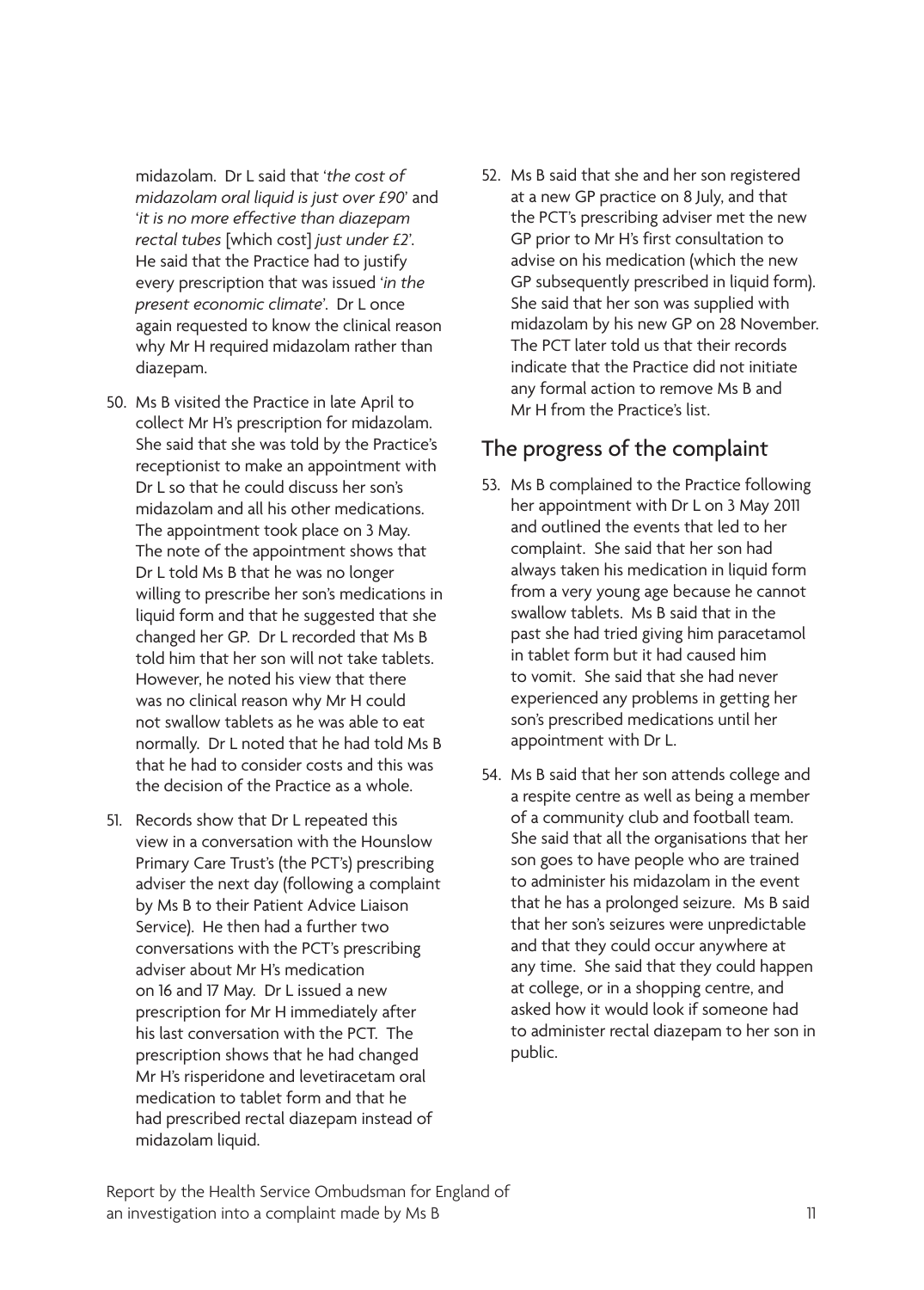- 55. Ms B further explained that Dr L had told her that he would no longer prescribe any of her son's medications in liquid form because of their high cost and that he would only prescribe tablets. She said that he also told her that she needed to find her son '*a GP who has bigger budgets, would take* [Mr H] *on, and be happy to prescribe the medications*'. Ms B confirmed that she did not want to change her GP because she was happy with the service that both she and her son received from the other GPs at the Practice and that they had never had any problems previously.
- 56. Dr L responded to Ms B's complaint (copied to the PCT's prescribing adviser) on 17 May. He said that all the GPs at the Practice had discussed the issues raised by Ms B and that he had also spoken to the PCT's prescribing adviser about her concerns. He reiterated that as Mr H had no swallowing difficulties, he was not willing to prescribe liquid medication for the reasons he discussed with her at the appointment on 3 May.
- 57. Ms B wrote to Dr L again on 26 May. She said that she was '*very annoyed and disgusted*' to learn that Dr L was not willing to prescribe liquid medication for her son. Ms B said that it was unfair of Dr L to advise her to find another GP, and that her appointment with him was more about his budget than her son's health. She confirmed that her son did not have physical problems swallowing. However, she said that he did have issues with taking any form of tablets. Ms B said that this was due to his severe learning disability and that he '*displays behaviour that of a child although he is 23 years of age*'.
- 58. Ms B said that she had previously spoken to the practice manager and had agreed that she would try giving her son tablets

instead of his liquid medication. However, she said that after careful consideration she did not think that this was a good idea. Ms B reiterated that she had recently given her son a paracetamol tablet. She said that it had caused him to vomit and display very bad behaviour. Ms B said that she could not see herself dealing with this on a daily basis given that she had to go to work as well as sorting out her son's medications and coping with his behaviour.

- 59. Ms B also asked Dr L to explain how her son's carers would administer rectal diazepam when he is out in public. She said that it would be inappropriate. Ms B said that she would not be administering rectal diazepam to her son in public or in private and that it would cause him to display very bad behaviour to both her and his carers when he found out. Ms B said that she would be returning all her son's diazepam and asked Dr L to reconsider his position and prescribe the medications in liquid form. She confirmed that she would not be finding another GP practice for her son. Ms B said that as her son's parent and appointee she was exercising his choice to remain at the Practice.
- 60. Dr L responded to Ms B on 31 May. He said that '*following national and local PCT guidelines*' he would not be changing his decision about Mr H's medication. Dr L said that from the tone of Ms B's letter, the Practice felt that there had been:

*'a total breakdown in* [the] *doctor/ patient relationship and it would be in the* [sic] *best interest if* [Mr H] *and you change your general medical practitioner within the next twenty one days, otherwise we as a practice will have no option but to remove you from our list of patients.'*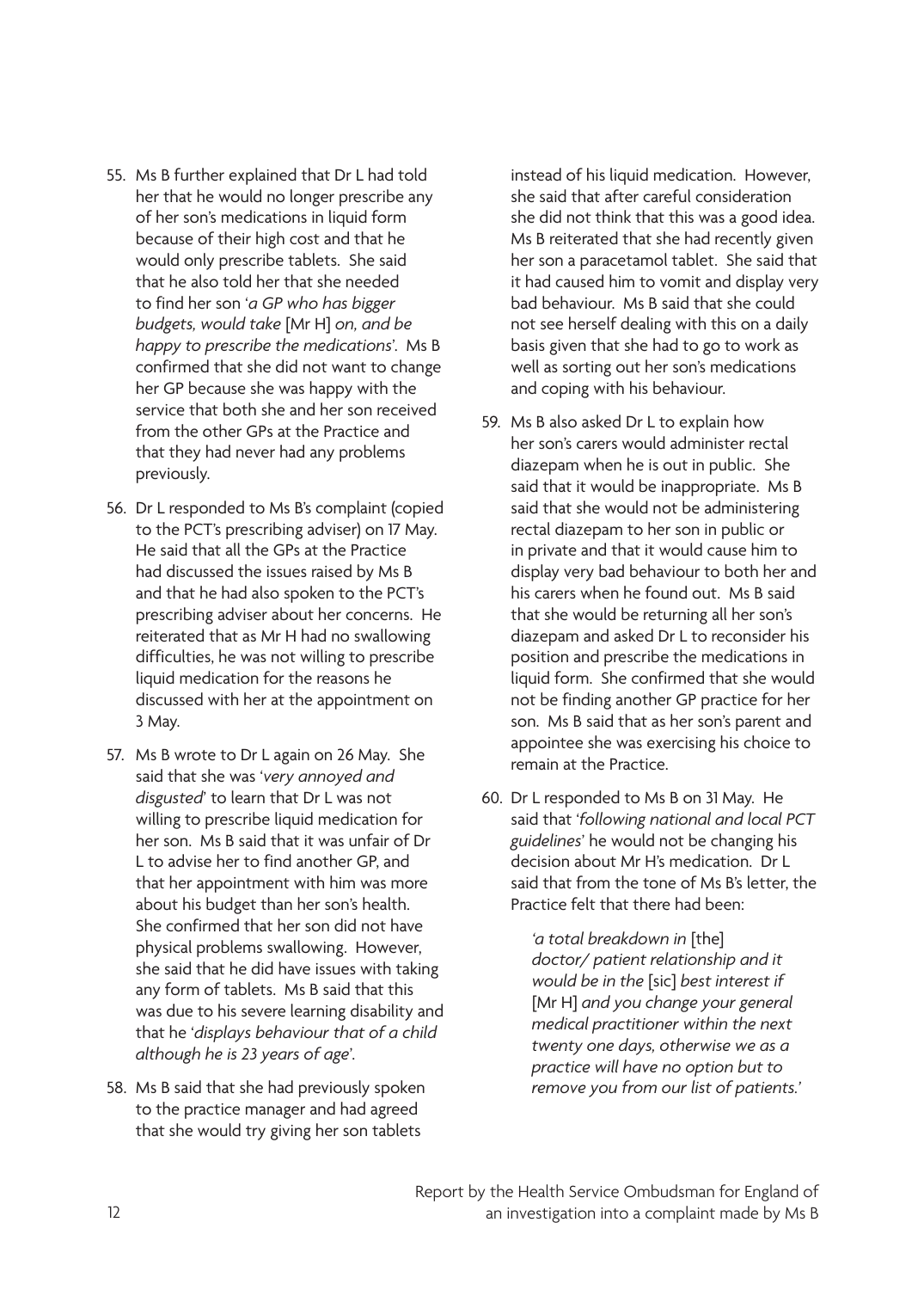- 61. Ms B submitted a further complaint to the Practice and the PCT on 21 June as a result of Dr L's response. The PCT, after a considerable delay, responded to Ms B on 21 February 2012 (the Practice did not provide a further response).
- 62. The PCT said that after receiving Ms B's complaint about the Practice, they had asked a nurse consultant for learning disability to meet Ms B and Mr H to assess Mr H's medication needs and provide a report. They said that the report agreed with Ms B's view of the inappropriateness of administering rectal medication in public in relation to her son's privacy and dignity. The PCT said that while it is important for GPs to understand the cost of the drugs that they are prescribing, and to prescribe appropriate alternatives if they are more cost effective, they were firmly of the view that in the case of Mr H *'the alternatives* [that Dr L prescribed] *were not appropriate*'. They confirmed that they did not have a policy with respect to this issue.
- 63. Regarding Dr L's threat to remove Ms B and Mr H from the Practice's list, the PCT said that they did not consider that a patient making a complaint regarding treatment was '*sufficient reason to remove them from the list*'. They added that it was '*contrary to the* [NHS] *complaints regulation*s'. The PCT concluded that it was better for the care of Ms B and her son that they were now at a GP practice that met the needs of Mr H.

#### Dr L's comments

64. Dr L provided comments in three letters to us. He said that he did not prescribe Mr H's medications in liquid form because of cost considerations. He said that the effectiveness of the tablets was identical to the liquid form of the medications,

which were extremely expensive compared to tablets. He said that he took the decision following several discussions with the PCT's prescribing adviser and that he was following their advice and guidance.

- 65. Dr L said that he reached his decision because Mr H had no difficulty swallowing solids and that he could eat normal meals. He said that neither Mr H nor Ms B had ever reported to doctors that Mr H had swallowing difficulties.
- 66. Dr L said that he had discussed his decision not to prescribe liquid medication with Ms B on more than one occasion and the Practice were not going to change the decision. He clarified that he had not declined to prescribe the medication requested by Ms B on behalf of her son, but rather he had prescribed alternative cost-effective medication in line with local and national guidelines.
- 67. Dr L said that at no point was Ms B threatened with removal from the Practice's list. However, he said that he did advise her that it was in her and her son's best interests to register with another GP practice. Dr L said that this was because there had been a total breakdown in the doctor-patient relationship and Ms B was clearly not happy with the service that she was receiving from the Practice. He confirmed that Ms B and Mr H were not removed from the Practice's patient list.

#### Meeting with Dr L

68. We met Dr L on 15 November 2012. He reiterated that he had been following PCT guidelines in not prescribing Mr H's medications in liquid form. Dr L confirmed that these guidelines were not contained in a formal written document. He said that they were instead '*informal guidance*' that had been part of various conversations that he had had with the PCT and the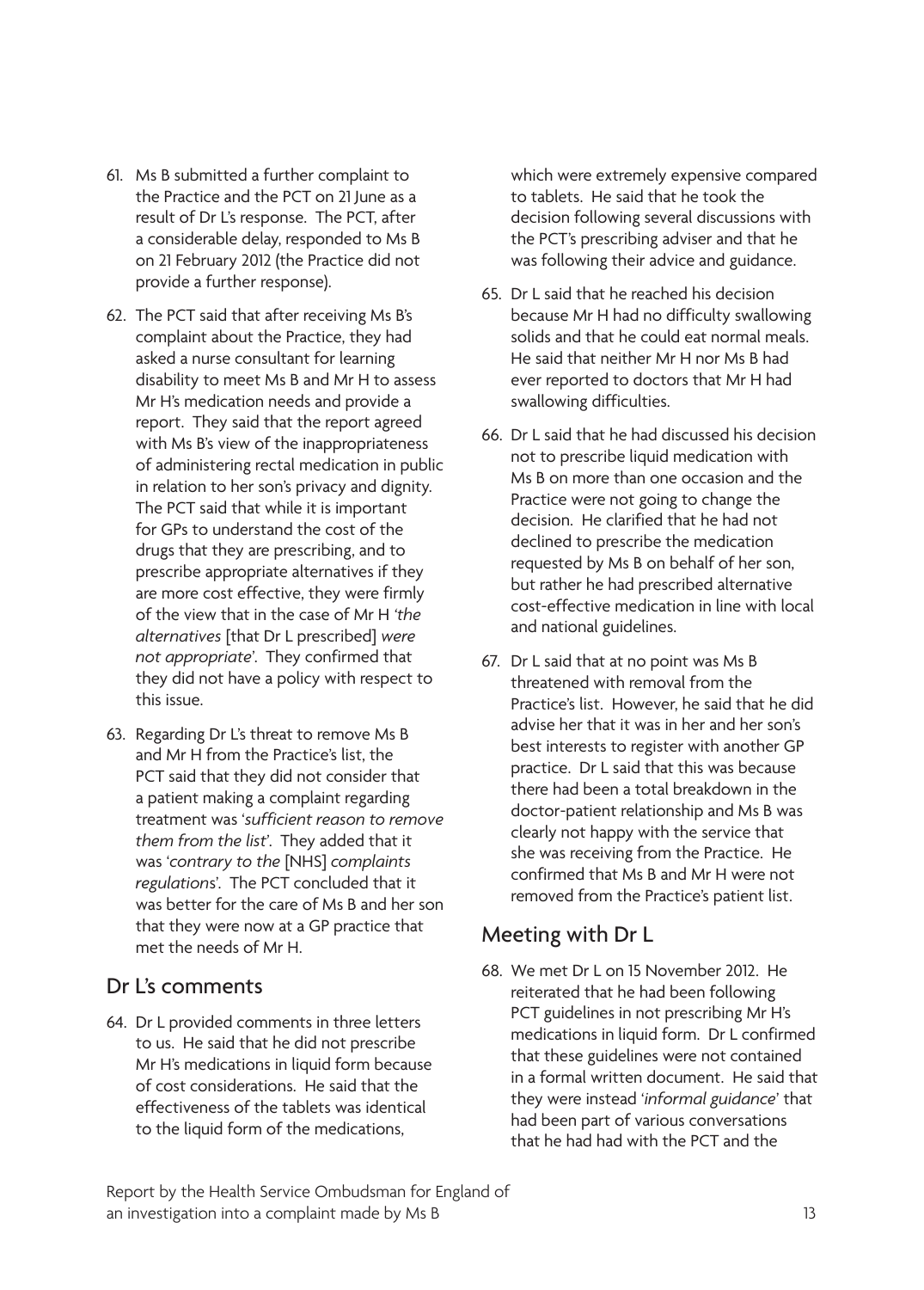PCT's prescribing adviser. Dr L said that the PCT's prescribing adviser had confirmed that his decision to not prescribe Mr H's medication in liquid form was correct and supported by the PCT.<sup>2</sup>

- 69. Dr L said that as far as he was concerned, he had done everything correctly in relation to prescribing Mr H suitable medication, and he had followed national guidelines. He said that his decision had not only been made on cost grounds but had also been a clinical decision. Dr L said that there was no physical reason why Mr H could not swallow tablets, and it was his view that the medication that he was willing to prescribe for him was suitable for his needs.
- 70. Dr L confirmed that in reaching his decision not to prescribe Mr H liquid medication, he had not taken into consideration his legal rights as a person with disabilities.

### Clinical advice

- 71. The Adviser said that all GP practices are being asked to review their prescribing costs and to reduce the amount of unnecessarily expensive drugs that they prescribe. She said that liquid forms of drugs are often more expensive and it is reasonable to consider whether cheaper alternatives to these can be prescribed.
- 72. However, the Adviser said that the individual needs of the patient should always be considered when making these decisions. She said that doctors are therefore required to act in the patient's best interests and this requires them to make a balanced judgment on whether the patient will come to any harm if a cheaper

drug is substituted. The Adviser said that doctors should always discuss the reasons for changing medications with the patient and take their opinions into account.

- 73. The Adviser said that when Dr L decided to review Mr H's medication, he should have immediately noticed from the GP records that it had been documented that Mr H had learning disabilities. She said that this should have led Dr L to consider Mr H's learning disabilities in any decision that he made about his medication.
- 74. The Adviser said that because Mr H had been diagnosed with learning disabilities and behavioural problems, Dr L should have arranged to consult with him and his mother so that an assessment of his ability to make an informed decision about his medication could be made under the terms of the *Mental Capacity Act*. She said that Dr L should have also liaised with Mr H's wider multidisciplinary team because they would have had expertise that could have helped him decide whether Mr H had the capacity to make informed decisions about his own care.
- 75. The Adviser said that if Mr H was assessed as being unable to make his own informed decision about his own care and treatment under the *Mental Capacity Act*, then a 'best interests' decision should have been made. She said that in making a decision on what would be in Mr H's best interests, Dr L would have been required under the *Mental Capacity Act* to consult other people such as Ms B and the wider multidisciplinary team, especially in relation to the requirement that would least restrict Mr H's basic rights and freedoms.

2 Dr L said that there were no records of his conversations with the PCT's prescribing adviser about Mr H's medications and that several emails that had been sent about the matter had been deleted. He confirmed that the prescribing adviser no longer worked at the PCT.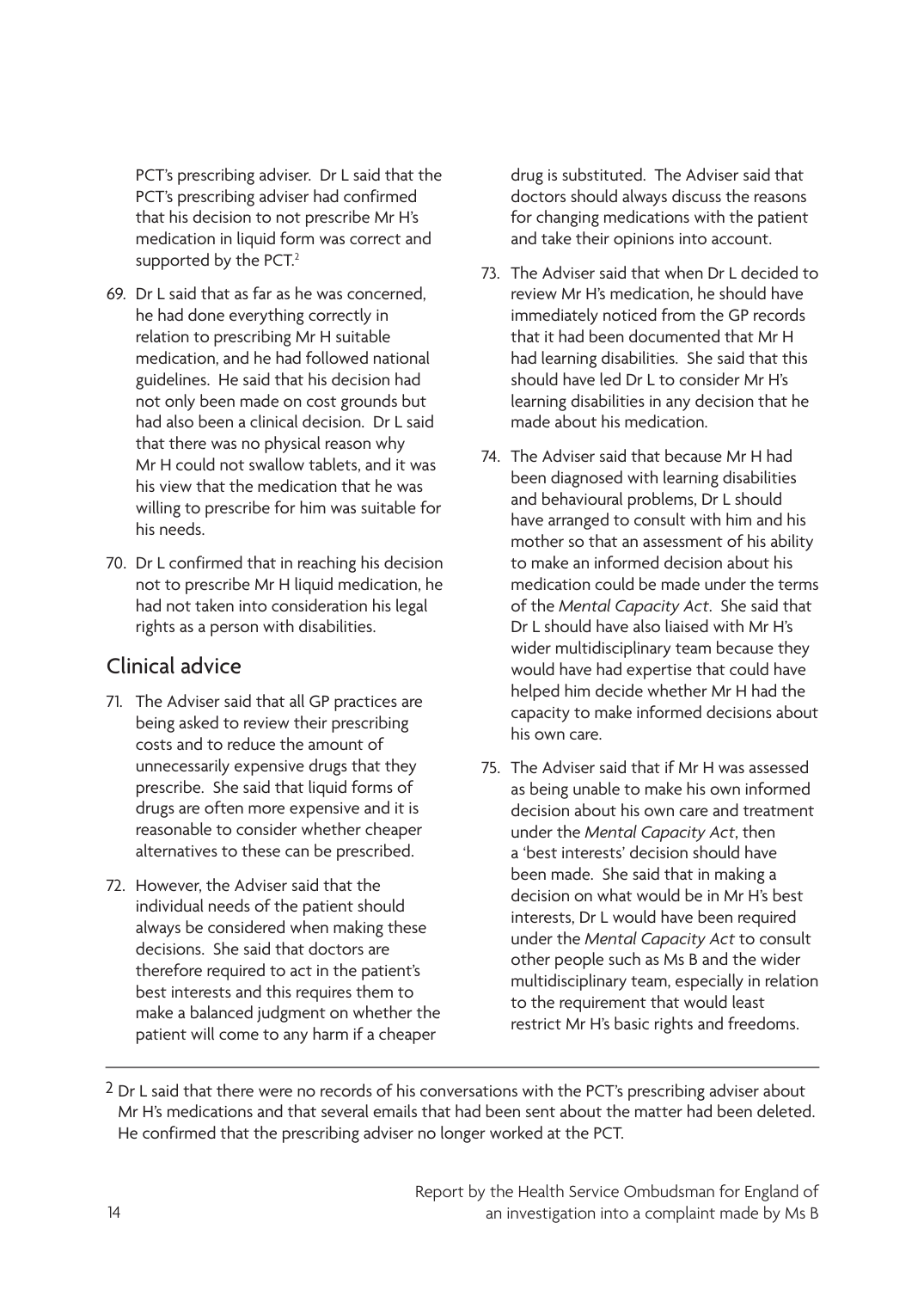- 76. The Adviser said that Dr L should then have explained the costs of her son's medications to Ms B and explored with her if there were any suitable ways of using alternative medications. She said that the discussion should have taken into account the advice of the other health professionals involved in Mr H's care because they would have an understanding and knowledge about him. The Adviser said that Ms B's concern about the impact on her son's dignity in relation to being administered a rectal drug in public should have also been taken into account by Dr L. She said that being able to eat food does not necessarily mean that a patient can swallow tablets and that Dr L could also have discussed with Mr H's pharmacist if alternative medications could be used in other ways, for example, crushed in meals.
- 77. The Adviser said it is very important for patients who have epilepsy that medications are changed by specialists. She said that this is because changes in preparations can alter drug levels and lead to reduced control of seizures. The Adviser said that Dr L should therefore have sought advice from an epilepsy specialist before altering Mr H's medications. She said that having consulted all the relevant people, if those people thought there were no suitable alternatives to Mr H's liquid medication, Dr L should have continued to prescribe Mr H's usual medications regardless of their cost.
- 78. The Adviser said that refusing to prescribe suitable medication, particularly to a patient with learning disabilities, has the potential to cause harm. She said that Dr L potentially put Mr H at risk of having epileptic seizures by withdrawing and changing his medications. However, the Adviser said that although epileptic

seizures can be fatal (as mentioned by Ms B), the risk of death from an individual seizure is very small.

### Our findings

The complaint about Mr H's medication

- 79. Ms B complains about Dr L's refusal to prescribe her son suitable medication. In order to make a decision about this part of Ms B's complaint, I assess whether Dr L acted in accordance with the Principle of '*Getting it right*' (paragraph 18). '*Getting it right*' means that Dr L should have acted in line with the *Mental Capacity Act 2005* and its associated Code of Practice (paragraphs 27 to 31) before reaching his decision on Mr H's medication. He also should have acted in line with the GMC guidance set out in paragraphs 37 to 41. Having done this, Dr L's decision not to prescribe Mr H with his usual liquid forms of medication should have been reasonable and based on all relevant considerations. I have taken into account established good practice as outlined by the Adviser in my consideration of this part of Ms B's complaint.
- 80. Dr L's decision-making regarding Mr H's medication should have been guided by the fact that it had been documented in his GP records that he had learning disabilities and behavioural problems. This should have led Dr L to consider his responsibilities under the *Mental Capacity Act 2005*. In line with the *Mental Capacity Act*, Dr L should have arranged to consult Mr H and his mother so that Mr H's capacity to make an informed decision about his treatment and medications could have been assessed. Dr L should have also liaised with the other clinicians involved in Mr H's care to assess whether he had the capacity to make informed decisions about his own care.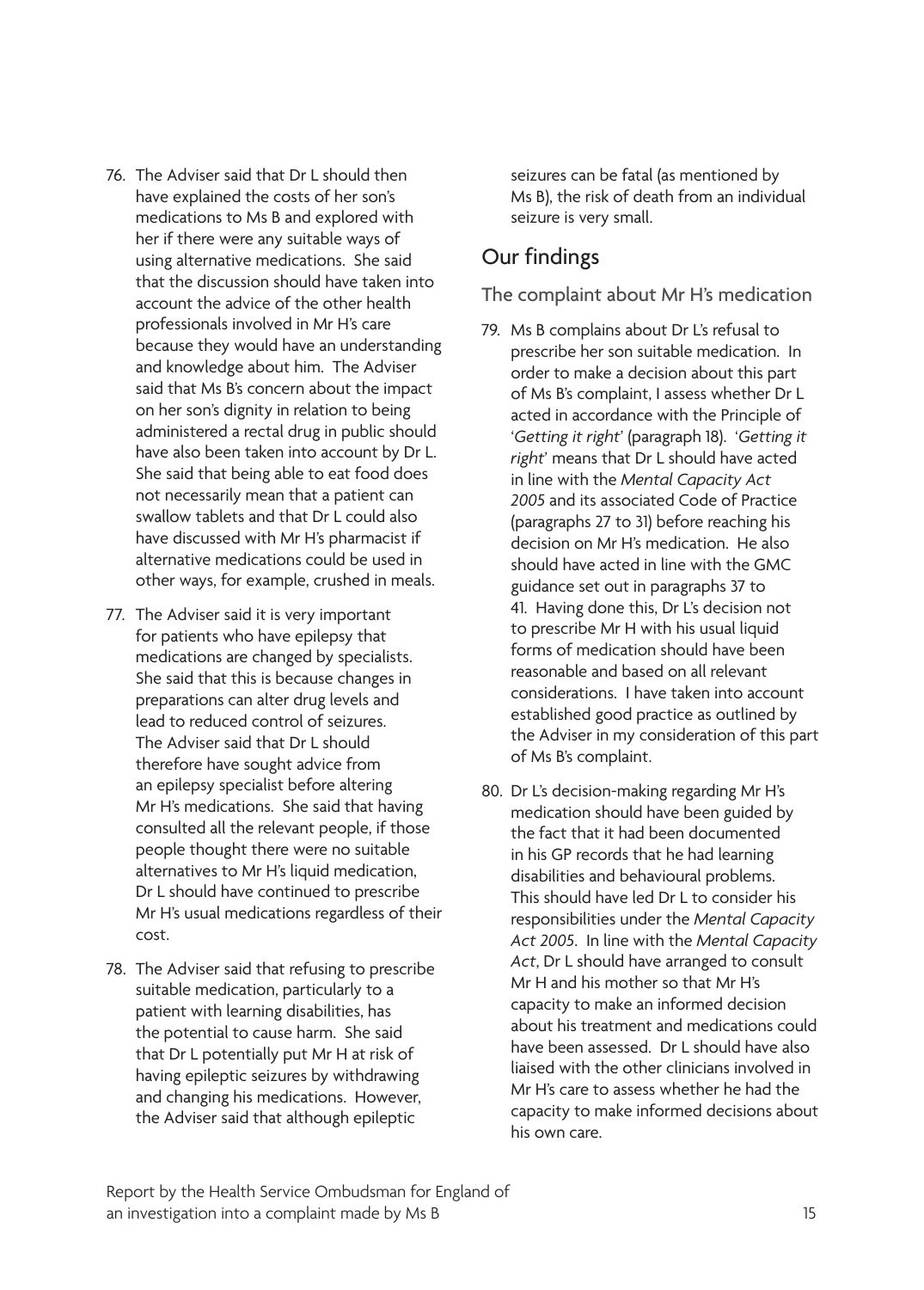- 81. If Mr H had been assessed as not having the capacity to make his own decisions, a decision on what would be in his best interests should have been made by Dr L after taking into account Ms B's views and the views of the other clinicians involved in his care. In reaching this best interests decision, Dr L should have considered what medications would least restrict Mr H's basic rights and freedoms. Then, in line with GMC guidance, Dr L should have ensured that the medications he wished to prescribe were appropriate, responsible and in Mr H's best interests by discussing his decision with Ms B and reaching agreement with her on their use. Dr L should have taken account of Ms B's priorities, preferences and concerns when considering the suitability of the medication he wished to prescribe, and the views of Mr H's other clinicians. Further, Dr L should have considered and discussed whether there were any suitable ways of using alternative medication and sought advice on this if necessary. GMC guidance additionally placed responsibility on Dr L to have respected Mr H's dignity. He therefore should have considered whether it was appropriate to prescribe a drug that had to be administered rectally (diazepam) and that might have to be given in public. If Dr L still thought he should change Mr H's medications having taken all the actions outlined above then, in line with established good practice, he should have consulted with an epilepsy specialist before doing so.
- 82. Dr L initially refused to issue Mr H with a new prescription for midazolam in early 2011. Ms B contacted the Community Nurse, who faxed a request for a new prescription of midazolam to Dr L but he responded with a note saying that '*we will not do this prescription*' and that he would be prescribing rectal diazepam instead.

Dr L spoke to the Community Nurse on 23 March and said that he was not willing to prescribe the drug at a cost of £80 when rectal diazepam was just as good. He wrote to the Community Nurse on 5 April, confirming his decision not to prescribe midazolam and reiterating that '*the cost of midazolam oral liquid is just over £90*' and *'it is no more effective than diazepam rectal tubes* [which cost] *just under £2*'.

- 83. Dr L discussed Mr H's medications with Ms B at an appointment on 3 May. He told Ms B he was no longer willing to prescribe her son's medications in liquid form as he had to consider costs. Ms B told Dr L that her son could not take tablets (she subsequently explained to him that this was due to his learning disabilities and that he could physically swallow tablets). However, Dr L noted that there was no clinical reason why Mr H could not swallow tablets, because he was able to eat normally. Dr L discussed his decision with the PCT's prescribing adviser and subsequently issued a new prescription for Mr H in which he had replaced midazolam with rectal diazepam and changed some of Mr H's former liquid medications to tablets.
- 84. Dr L has always maintained that his decision to not prescribe Mr H liquid medications had been taken following several discussions with the PCT's prescribing adviser, and that he was following their advice and guidance. He maintains that the PCT's prescribing adviser had confirmed that his decision to not prescribe liquid medication to Mr H was correct and supported by the PCT. Dr L maintains that he had followed both national and local guidelines in reaching his decision, although he has been unable to provide those guidelines. He confirmed that he had not refused to prescribe medication to Mr H but had prescribed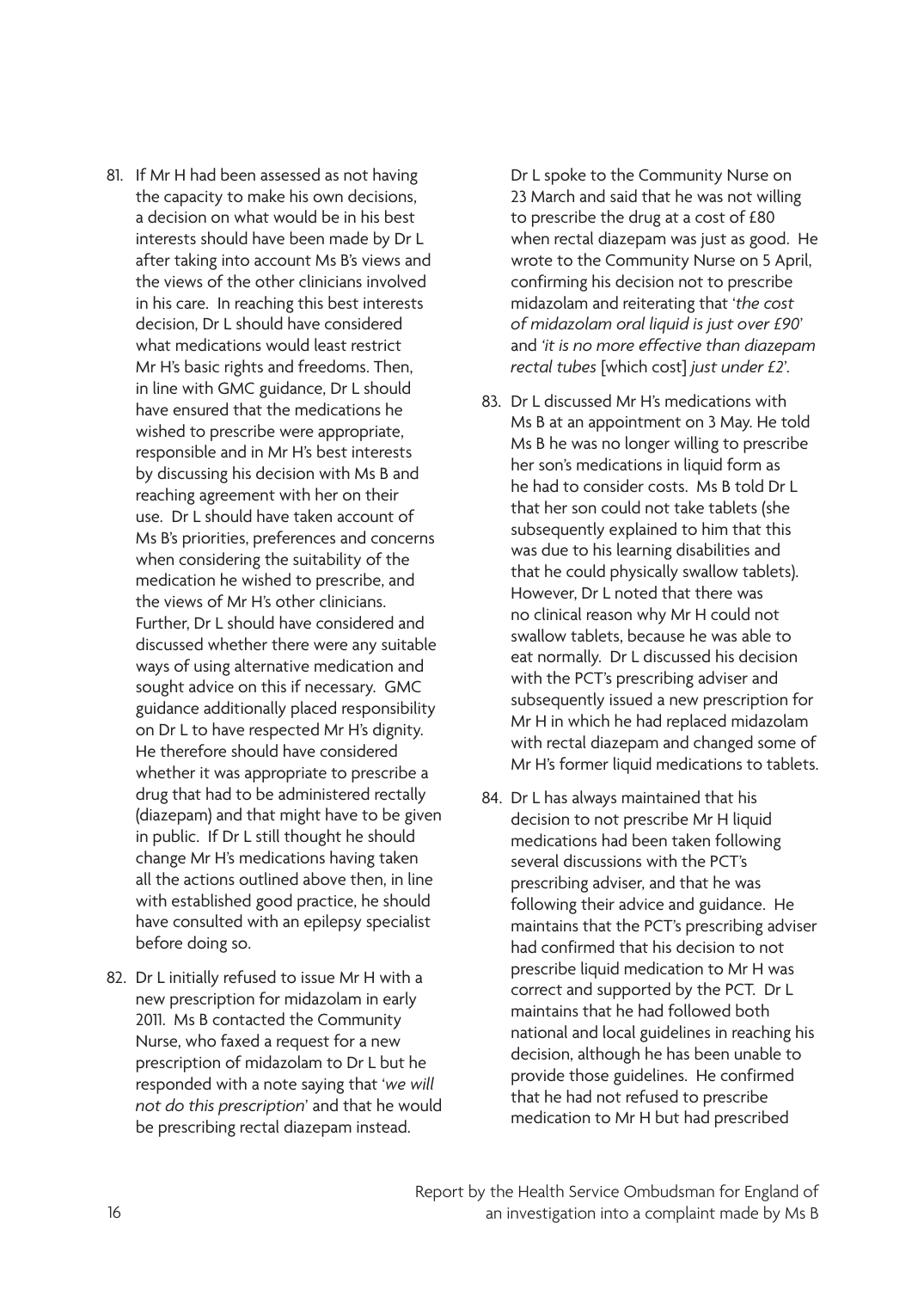suitable, cost-effective medications that, in his view, were suitable for Mr H's needs. The PCT subsequently wrote to Ms B and told her they agreed with her view of the inappropriateness of administering a rectal medication in public in relation to her son's privacy and dignity. They also said that while it is reasonable to prescribe appropriate alternative medications if they are more cost effective, they were firmly of the view that in the case of Mr H '*the alternatives* [that Dr L prescribed] *were not appropriate*'.

- 85. I find that Dr L's decision not to prescribe Mr H liquid forms of medication was inappropriate because he did not act in line with the *Mental Capacity Act*, GMC guidance and established good practice. Dr L did not consider his responsibilities under the *Mental Capacity Act* in reaching his decision about Mr H's medication. He did not assess Mr H's capacity to make a decision about his own treatments or medications. Nor did he take any of the required actions that could have led him to reach a 'best interests' decision on Mr H's medications.
- 86. Dr L also did not act in line with GMC guidance because he did not take any of the actions that would have ensured that the medications that he intended to prescribe for Mr H were appropriate, responsible and in his best interests. He did not consider Ms B's preferences and concerns in relation to her son's medication. Indeed, he ignored them. Dr L additionally did not seek the views of clinicians involved in Mr H's care (apart from the Community Nurse, whose request that Mr H should continue with midazolam was dismissed by Dr L) and so could not take these into account in reaching his decision. He also did not consider the potential impact on Mr H's

dignity in prescribing a rectal drug that might have to be administered in public. Consequently, the type of discussion that Dr L should have had with Ms B before changing her son's medication did not happen, and he did not get her agreement to change Mr H's medication. Furthermore, Dr L did not consult an epilepsy specialist before changing Mr H's medication as he should have done. This was not in line with established good practice.

87. Given this series of failings, I find that Dr L's decision to change Mr H's medication was not reasonable because it was not based on all relevant considerations. It was a decision solely based on cost and Dr L's own assumption that because Mr H could physically swallow, it was appropriate to prescribe him tablets. Dr L did not 'get it right' because he did not act in line with the relevant standards in relation to his decision to change Mr H's medications and he did not make a reasonable decision based on all relevant considerations. His actions fell so far below the applicable standards that they constitute service failure.

The complaint about removal from the Practice's list

88. Ms B complains about Dr L's threat to remove her and her son from the Practice's list when she made a complaint about his refusal to prescribe suitable medication for Mr H. To decide on this part of Ms B's complaint, I again assess whether Dr L acted in accordance with the Ombudsman's principle of '*Getting it right*'. What this means is that Dr L should have acted in line with the Practice's GMS Regulations contract (paragraphs 34 to 36) and GMC guidance (paragraph 41).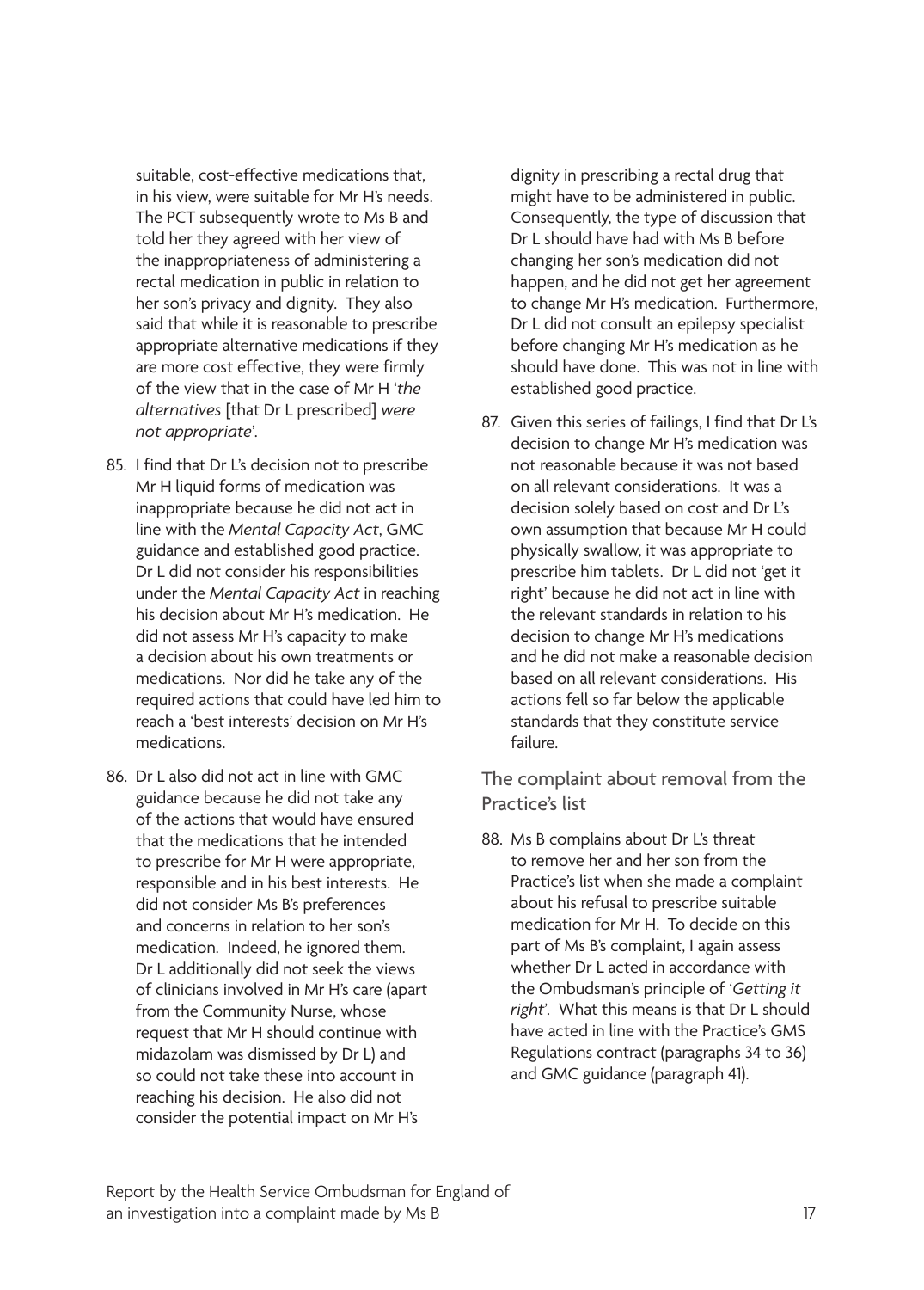- 89. The GMS Regulations contract allows Dr L to remove patients from the Practice's list if he has reasonable grounds and if he complies with the rules set out in that contract. One of these rules is that Dr L must have given a warning to patients, in this case Ms B and Mr H, that they were at risk of removal within the previous 12 months and explained the reasons for this, apart from in exceptional circumstances. The exceptional circumstances that would have allowed Dr L to remove Ms B and Mr H without having first issued a warning are if this would have been harmful to their physical or mental health, put at risk the safety of members of staff or patients at the Practice, or when, in his opinion, it would not otherwise have been reasonable or practical to give such a warning. Additionally, Dr L should have acted in line with GMC guidance and not have threatened to end the doctor-patient relationship solely because Ms B had made a complaint about him or because of the resource implications of treating her or her son.
- 90. Dr L first suggested that Ms B and Mr H should change their GP practice at the appointment that she had with him on 3 May to discuss her son's medication. Ms B said that Dr L told her at that appointment that she needed to find '*a GP who has bigger budgets, would take* [Mr H] *on, and be happy to prescribe the medications*'. Dr L responded to Ms B's second complaint letter to him on 31 May. He told her that there had been:

*'a total breakdown in* [the] *doctor/ patient relationship and it would be in the* [sic] *best interest if*  [Mr H] *and you change your general medical practitioner within the next twenty one days, otherwise we as a practice will have no option but to remove you from our list of patients.'* 

Ms B and Mr H subsequently registered with a new GP practice on 8 July. Dr L told us that at no point was Ms B threatened with removal from the Practice's list, although he did advise her that it was in her and her son's best interests to register with another GP practice. Both Dr L and the PCT confirmed that no formal steps were taken to remove Ms B and Mr H from the Practice's list.

91. I find that Dr L did not act in line with the GMS Regulations contract because he did not give Ms B and Mr H a warning before writing to tell her that she and her son would be removed from the Practice's list if they did not find another GP within 21 days. I have no reason to believe that any of the exceptional circumstances that would have allowed Dr L to remove Ms B and Mr H without a previous warning applied in this case. Dr L believes that he never threatened Ms B with removal from the Practice's list, but that is not the case. His letter of 31 May makes it quite clear that Ms B had 21 days to find another GP practice, otherwise she and her son would be removed. Dr L created a situation where Ms B was left with no option but to find another GP practice, even though she had previously explained that she wished to remain where she was. So while I accept that Dr L did not take any formal steps to remove Ms B and Mr H from the Practice's list, the effect of his actions amounted to removal in all but name. Moreover, Dr L did not act in line with his GMS Regulations contract. Neither did he end his doctor-patient relationship with Ms B and Mr H in line with GMC guidance. This is because the evidence, in particular Dr L's own account, strongly suggests to me that he took his decision solely on the grounds that he found Mr H too expensive to treat and that Ms B had complained about this. I therefore find that Dr L's actions fell so far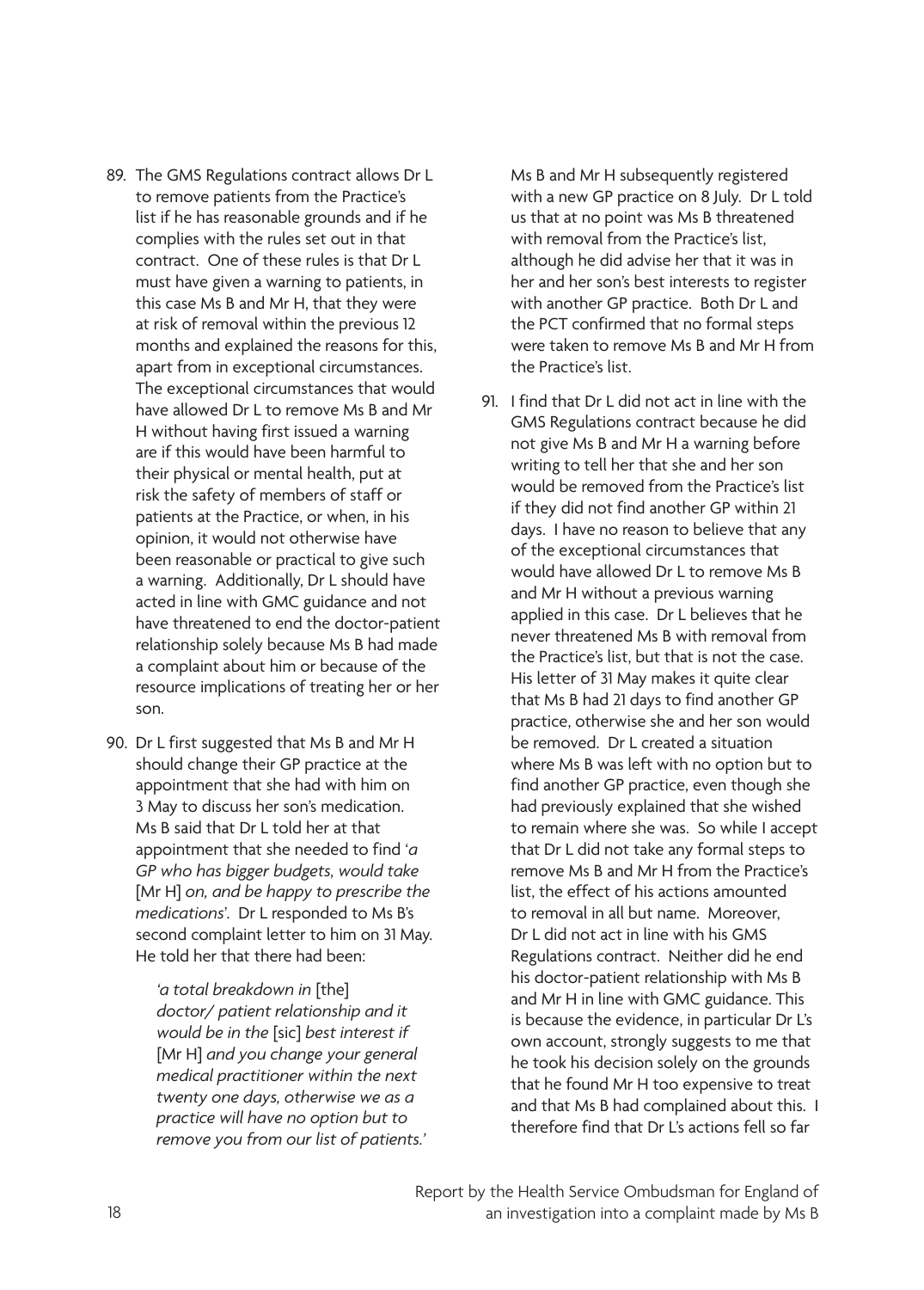below the applicable standard that they constitute maladministration.

#### Disability discrimination rights

- 92. I now consider Mr H's rights according to disability discrimination law. Mr H was a person with learning disabilities and Dr L was obliged to consider his needs and whether adjustments needed to be made in order to ensure that he had access to health services designed around his individual needs (paragraphs 19 to 26).
- 93. It is clear to me that Mr H's rights under disability discrimination law were engaged here and should have been considered in Dr L's decision-making, both in relation to the prescribing of his medication and to any action to remove him from the Practice's list. Dr L told us on 15 November 2012 that he had not taken Mr H's legal rights as a person with disabilities into account. Therefore, I have no hesitation in concluding that in providing care and treatment for Mr H and in subsequently taking action that gave his mother no option but to register him with an alternative GP practice (effectively removing him from the Practice list), the Practice did not have proper regard to its obligations to Mr H under disability discrimination law. I find that the Practice's failings in this respect were so serious that they constitute service failure.

#### Injustice

94. Ms B said that Dr L's refusal to prescribe her son suitable medication put him at risk, including death. I have found service failure in Dr L's decision not to prescribe suitable medications for Mr H and I agree with her that this put her son at risk. The Adviser said Dr L's decision had the potential to cause Mr H harm as withdrawing and changing his medications

put him at risk of having epileptic seizures. This was undoubtedly an injustice to Mr H, even though I accept that his risk of dying from an individual seizure was very small. It is also evident from Ms B's recollections and account that she was caused a lot stress and anxiety as result of Dr L's decision and worried about how she would cope with the impact that it could cause. This was an injustice to Ms B.

- 95. Ms B said that she was caused significant distress and inconvenience as a consequence of Dr L's threat to remove her and Mr H from the Practice's list. I have found maladministration in Dr L's actions regarding this aspect of the complaint and I can fully see why Ms B was caused significant distress by being made to leave a practice which up until then she had been happy with and for reasons that were unjust and unreasonable. I can also see how this decision caused her immense inconvenience, especially because she was put in the position of having to urgently find appropriate care for her son. These were further injustices to Ms B.
- 96. I have found that Dr L's decision-making in relation to the prescribing of Mr H's medication and making him withdraw from the Practice's list meant Dr L did not have regard to the Practice's obligations under disability discrimination law and that this was so serious that it constitutes service failure. I have explained in paragraph 26 that a finding of service failure does not always lead to a finding of injustice. However, in this case I find an injustice to Mr H in consequence of the service failure I have identified. His rights were not properly considered by the Practice. If they had been, then different decisions might have been made about the suitability of his medication and whether he should remain on their patient list.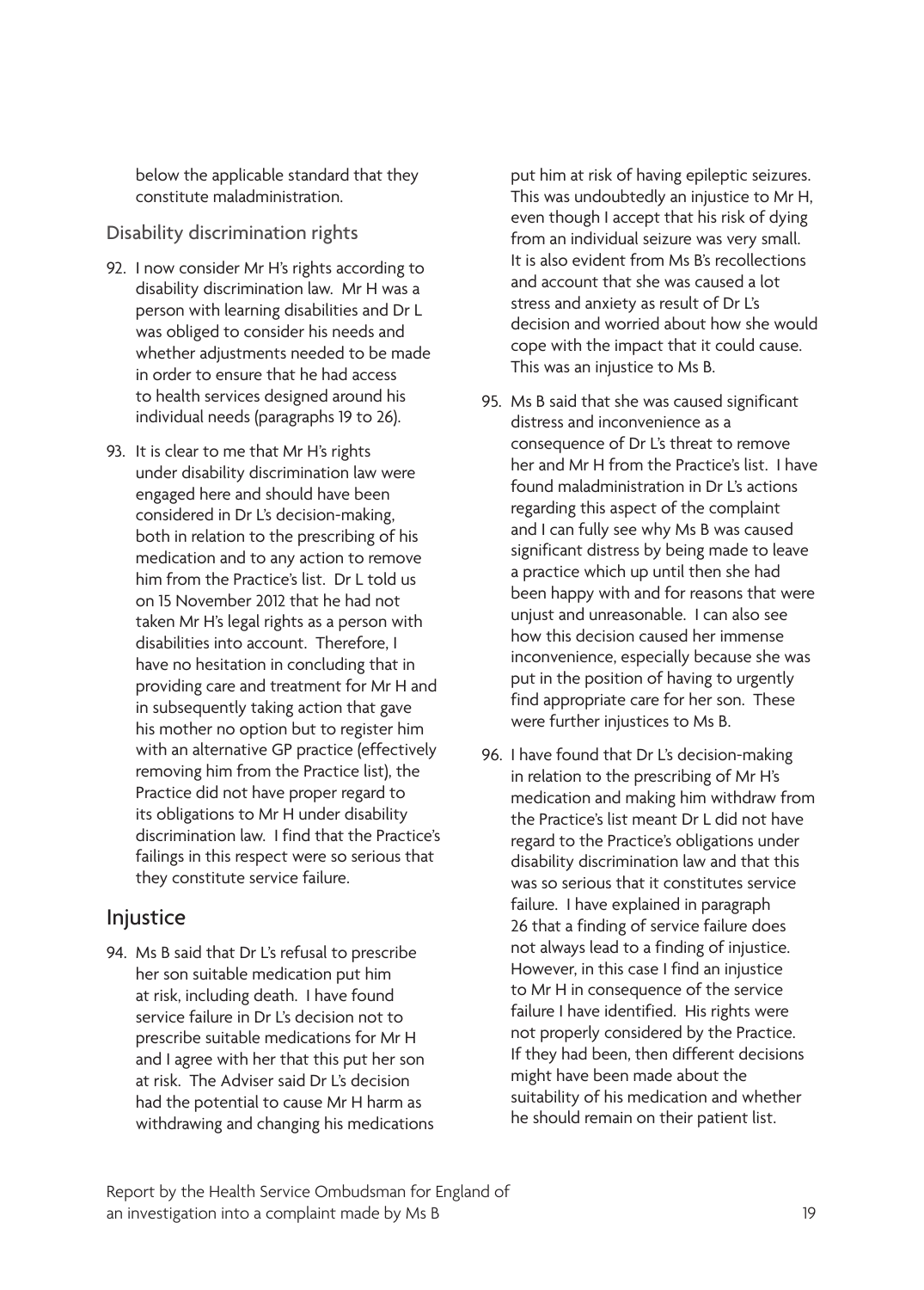#### Conclusions

- 97. Having studied the available evidence and taken account of the information provided by the Adviser, I find that the care and treatment that the Practice provided for Mr H fell so far below the applicable standard that they amount to service failure.
- 98. I find that the Practice did not have regard to their obligations under disability discrimination law in relation to their decision-making about Mr H's medication and their inappropriate actions which resulted in Ms B having to find a different GP for her and her son. This was also service failure.
- 99. I find maladministration in the way the Practice made Ms B and Mr H withdraw from their patient list.
- 100. I considered whether injustices to Ms B and Mr H arose in consequence of the service failure and maladministration and I concluded that they did.
- 101. I therefore uphold Ms B's complaint about the Practice.

#### Recommendations

- 102. I now consider what action should be taken in order to provide a remedy for Ms B and Mr H and ensure that this service failure and maladministration does not recur. When deciding on recommendations, I have taken into account the Principles for Remedy. Three of the Principles particularly relevant to this complaint are:
	- • *'Being customer focused*' which includes apologising for and explaining the poor service;
- • '*Putting things right*' which includes compensating the complainant appropriately; and
- • *'Seeking continuous improvement*' which includes using the lessons learnt from complaints to ensure that poor service is not repeated.
- 103. I recommend that within one month of the date of this final report, the Practice should:
	- write to Ms B to acknowledge their failings in the care and treatment of Mr H, and also in the way that they made Ms B and Mr H find a different GP when they did not want to move from the Practice. They should acknowledge, and apologise for, the impact that these failings had on Ms C and her son (paragraphs 94 to 96); and
	- pay Ms B (on behalf of Mr H) the sum of £500 in recognition of the fact that Mr H was put at risk by the service failure that I have identified and that he suffered a further injustice in that his rights as a disabled person were not properly considered by the Practice. The Practice should also pay Ms B a further sum of £500 to remedy the injustices of stress, anxiety, significant distress and inconvenience arising from the service failure and maladministration that I have identified. The Practice should pay Ms B a total of £1,000.

A copy of the letter should be sent to us, with notification that the payment has been made.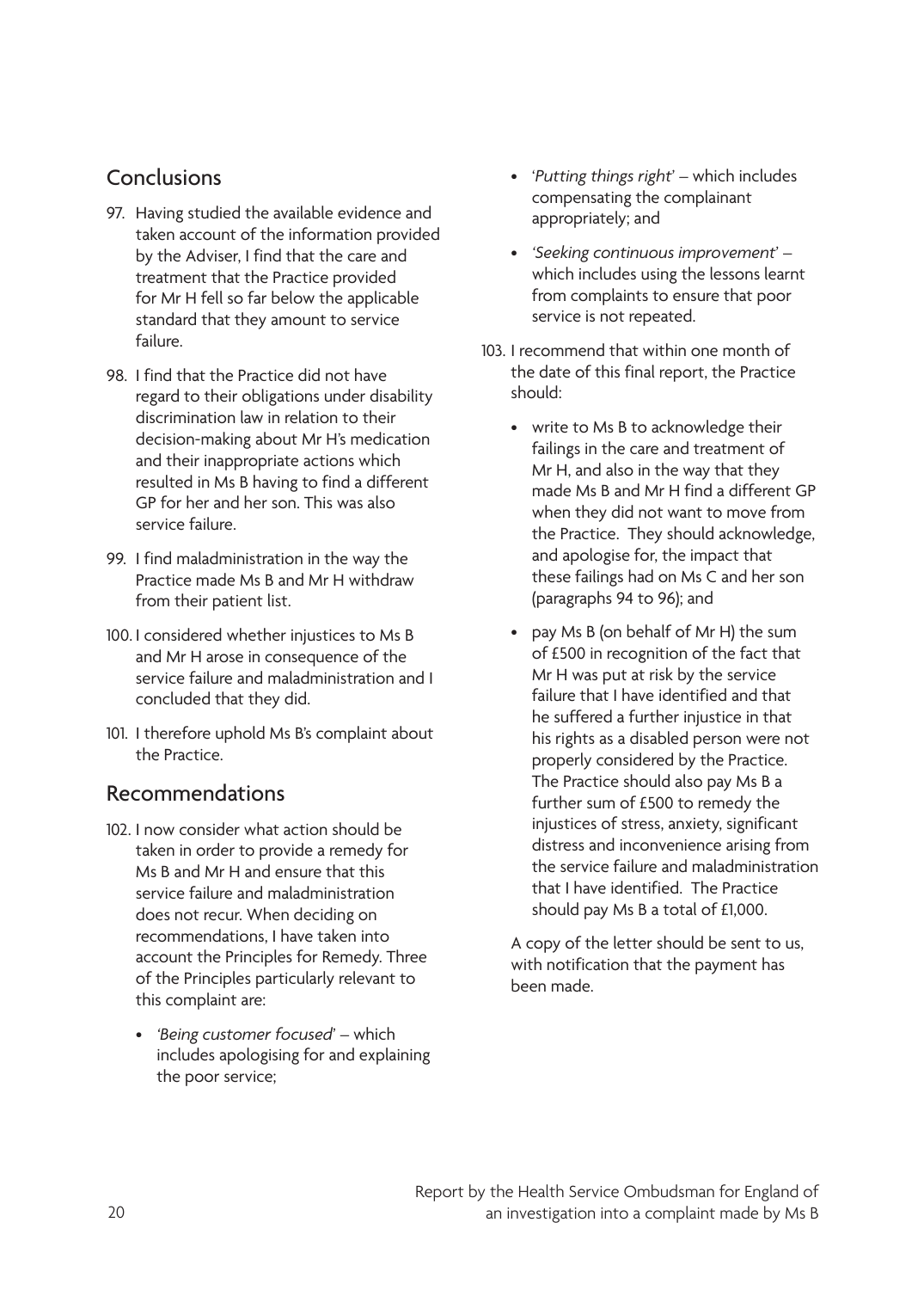- 104. I also recommend that Dr L reflects on the findings in this report and works with his responsible officer to agree and implement a plan to address and remedy the failings that we have identified. Specifically, the plan should outline how Dr L is going to improve his awareness of his responsibilities, both legal and professional, to patients with disabilities. The plan should also outline what actions Dr L has taken (or intends to take) to improve his understanding of his contractual and professional obligations when making decisions to remove patients from his list.
- 105. This plan should form the basis of a discussion with Dr L at his next appraisal to establish whether he has made the necessary improvements to his practice. A copy of this plan should be sent to us within three months of the date of the final report. Furthermore, the Practice should write to Ms B and us once Dr L has had his appraisal to confirm that he has made the agreed improvements to his practice.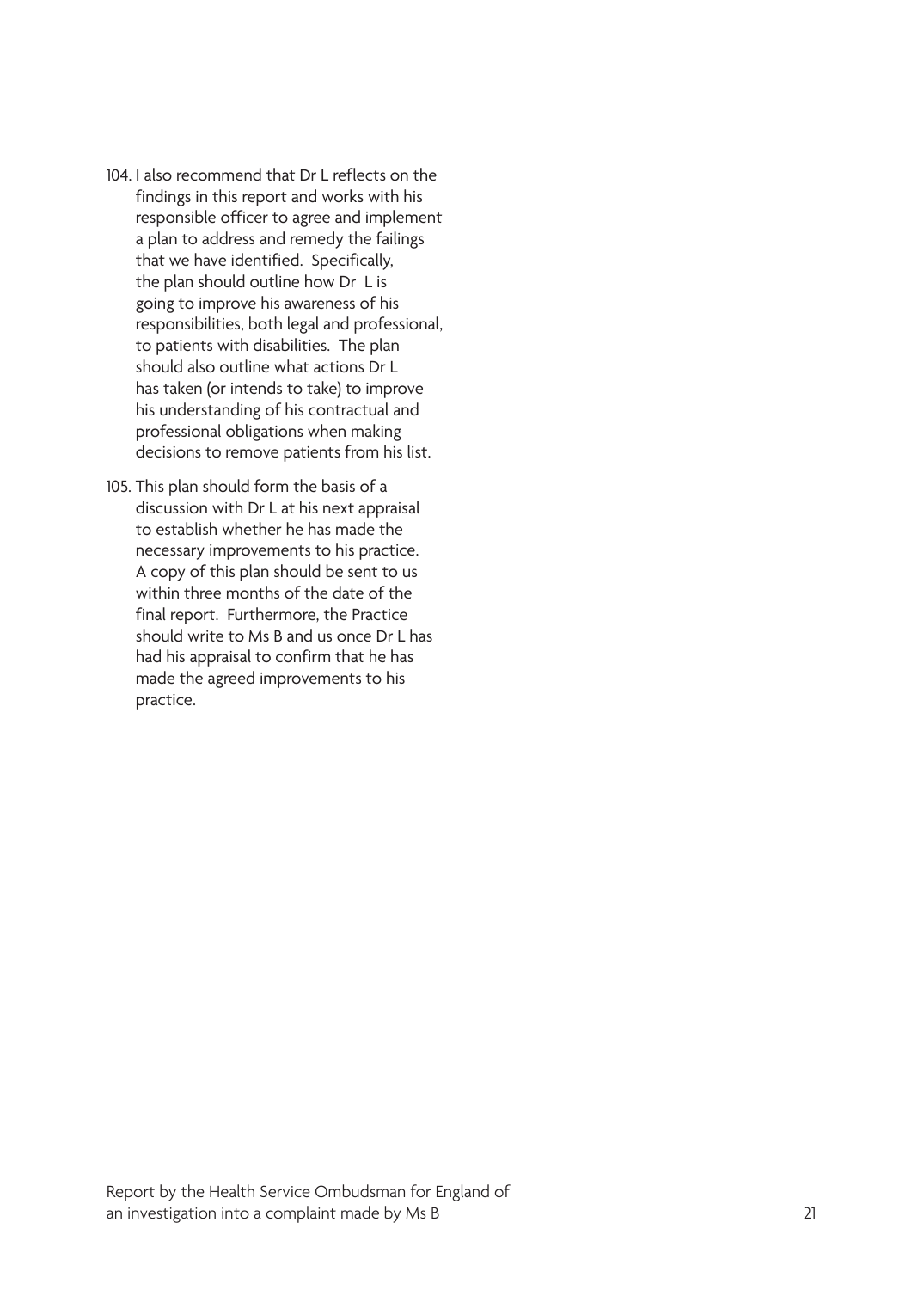## <span id="page-25-0"></span>**Final remarks**

- 106. In this report I have set out our investigation, findings, conclusions and decision with regard to Ms B's concerns.
- 107. I hope this report will provide Ms B with the explanations she seeks. I also hope she will be reassured that lessons will be learnt and the learning shared as a result of her complaint, so that others will be less likely to suffer the same experiences in future.